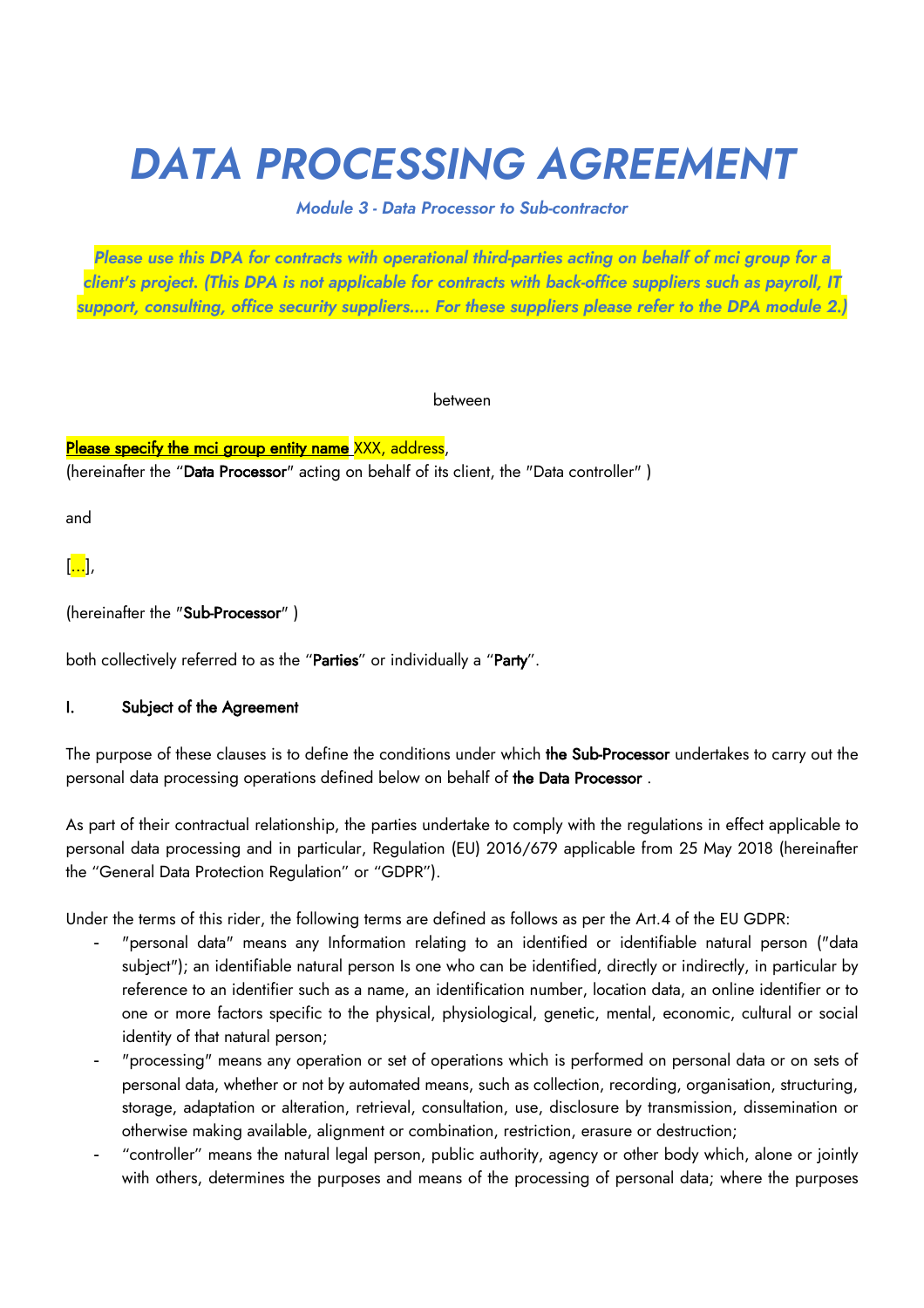and means of such processing are determined by Union or Member State law, the controller or the specific criteria for its nomination may be provided for by Union or Member State law.

- "processor" means or legal natural person, public authority, agency or other body which processes personal data on behalf of the controller.
- "sub-processor": the natural person or legal entity contracted by the Data Processor to process personal data for the purpose of carrying out a specific processing activity on behalf of the Data Controller.

#### II. Description of the processing carried out by the sub-processor

The sub-processor is authorised to process personal data on behalf of the data processor that are necessary to provide the following service(s) [...].

The details of the processing carried out by sub-processor are specified in Annex I.A.

#### III. Sub-processor's obligations in respect of the data processor

The sub-processor undertakes to:

#### 1. process the data solely for the purpose(s) of the subcontracting

2. process the data in accordance with the data processor's documented instructions. If the sub-processor considers that an instruction constitutes an infringement of the General Data Protection Regulation or any other provision of European Union law or the law of Member States on data protection, it must inform the data processor immediately.

3. unless otherwise specifically and expressly authorised by the data processor, process data exclusively within the territory of an EEA Member State. The sub-processor undertakes not to disclose, make accessible or transfer any of the data processor's data, even for routing purposes, to any processing organisation or processor based in a country located outside the EEA, except with the data processor's prior written consent.

The data processor reserves the right to carry out any checks it deems necessary to confirm the performance of the obligations arising under this clause.

In the event of a transfer outside the EEA, authorised by the data processor, said transfer may only take place within the strict limits necessary for the performance of the services, and provided said transfer is towards a State whose legislation in respect of personal data protection has been recognised by the European Commission as offering an equivalent level of protection, or is governed by standard contractual clauses issued by the European Commission (please refer to the Annex II) or is carried out on the basis of any other alternative arrangements recognised by the General Data Protection Regulation, subject to data processor's prior agreement to said arrangements in writing. The sub-processor undertakes to append to the present contract the documentary evidence allowing him to make such a transfer.

The sub-processor will ensure that its own data processors sign and comply with the requirements of this clause.

#### 4. guarantee the confidentiality of the personal data processed under this contract

#### 5. ensure that those authorised to treat personal data according to this contract: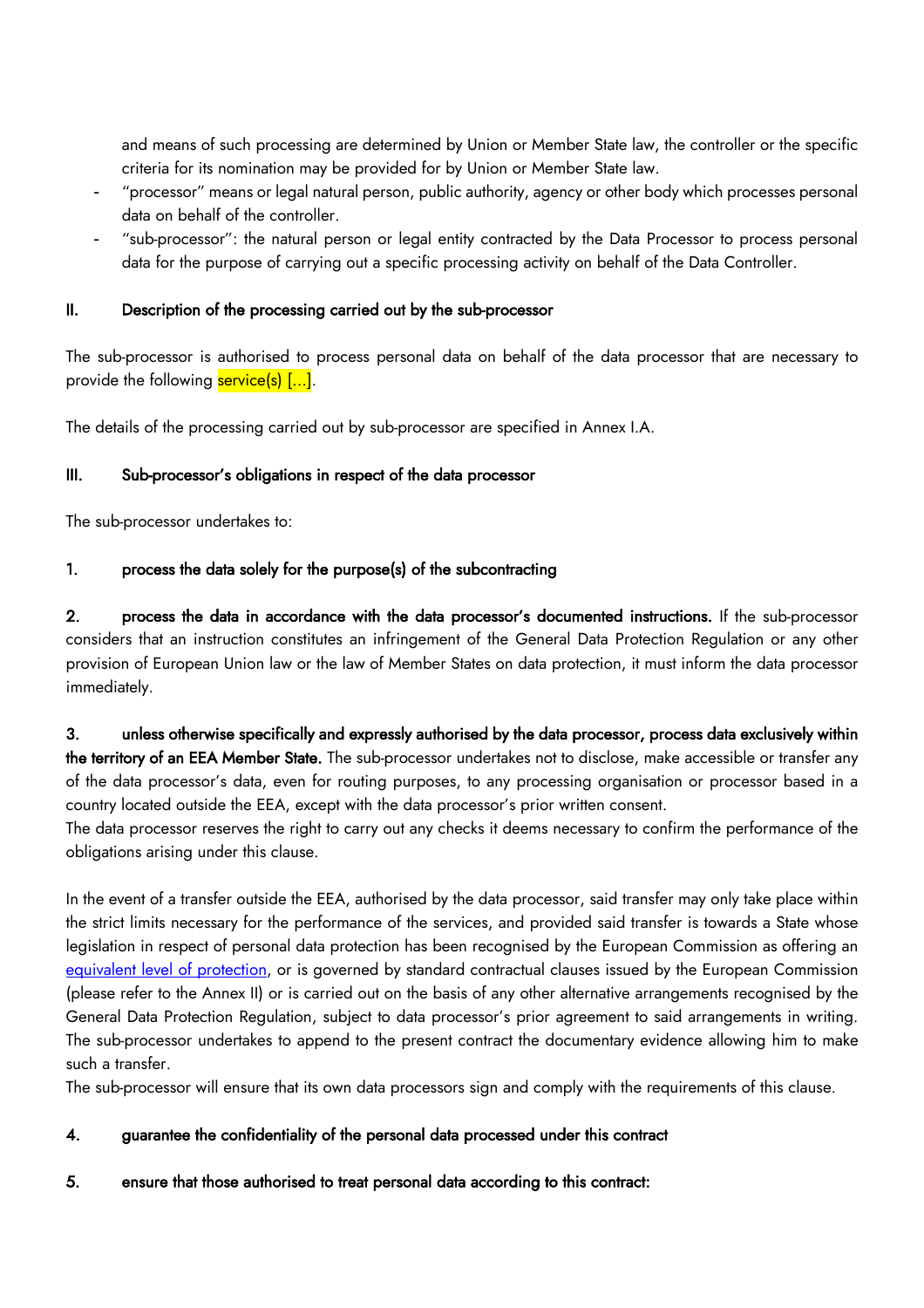- undertake to respect confidentiality or are subject to an appropriate statutory confidentiality obligation
- receive the necessary training in respect of personal data protection

#### 6. take account of data protection principles and data protection by default from the design stage onwards of tools, products, applications and services

#### IV. Subcontracting

The sub-processor has the data processor's general authorisation for the engagement of subcontractors from an agreed list (please refer to the Annex I.C). The sub-processor shall specifically inform in writing the data processor of any intended changes of that list through the addition or replacement of subcontractors at least one month in advance, thereby giving the data processor sufficient time to be able to object to such changes prior to the engagement of the concerned subcontractor(s). The sub-processor shall provide the data processor with the information necessary to enable the data processor to exercise the right to object.

Where the sub-processor engages a subcontractor for carrying out specific processing activities (on behalf of the data processor), it shall do so by way of a contract which imposes on the subcontractor, in substance, the same data protection obligations as the ones imposed on the sub-processor in accordance with these Clauses. The subprocessor shall ensure that the subcontractor complies with the obligations to which the sub-processor is subject pursuant to these Clauses and to Regulation (EU) 2016/679 and/or Regulation (EU) 2018/1725.

At the data processor's request, the sub-processor shall provide a copy of such a subcontractor agreement and any subsequent amendments to the data processor. To the extent necessary to protect business secret or other confidential information, including personal data, the sub-processor may redact the text of the agreement prior to sharing the copy.

The sub-processor shall remain fully responsible to the data processor for the performance of the subcontractor's obligations in accordance with its contract with the sub-processor. The sub-processor shall notify the data processor of any failure by the subcontractor to fulfil its contractual obligations.

The sub-processor shall agree a third party beneficiary clause with the subcontractor whereby - in the event the subprocessor has factually disappeared, ceased to exist in law or has become insolvent – the data processor shall have the right to terminate the subcontractor contract and to instruct the subcontractor to erase or return the personal data.

#### V. Data subjects' right to information

In the event that the data processor authorises the sub-processor to this effect, it will be the latter's responsibility to provide information relating to the data processing carried out by it to the data subjects concerned by the processing operations at the time the data are collected. The formulation and format of the information must be agreed with the data processor before the data are collected.

#### VI. Exercise of individual rights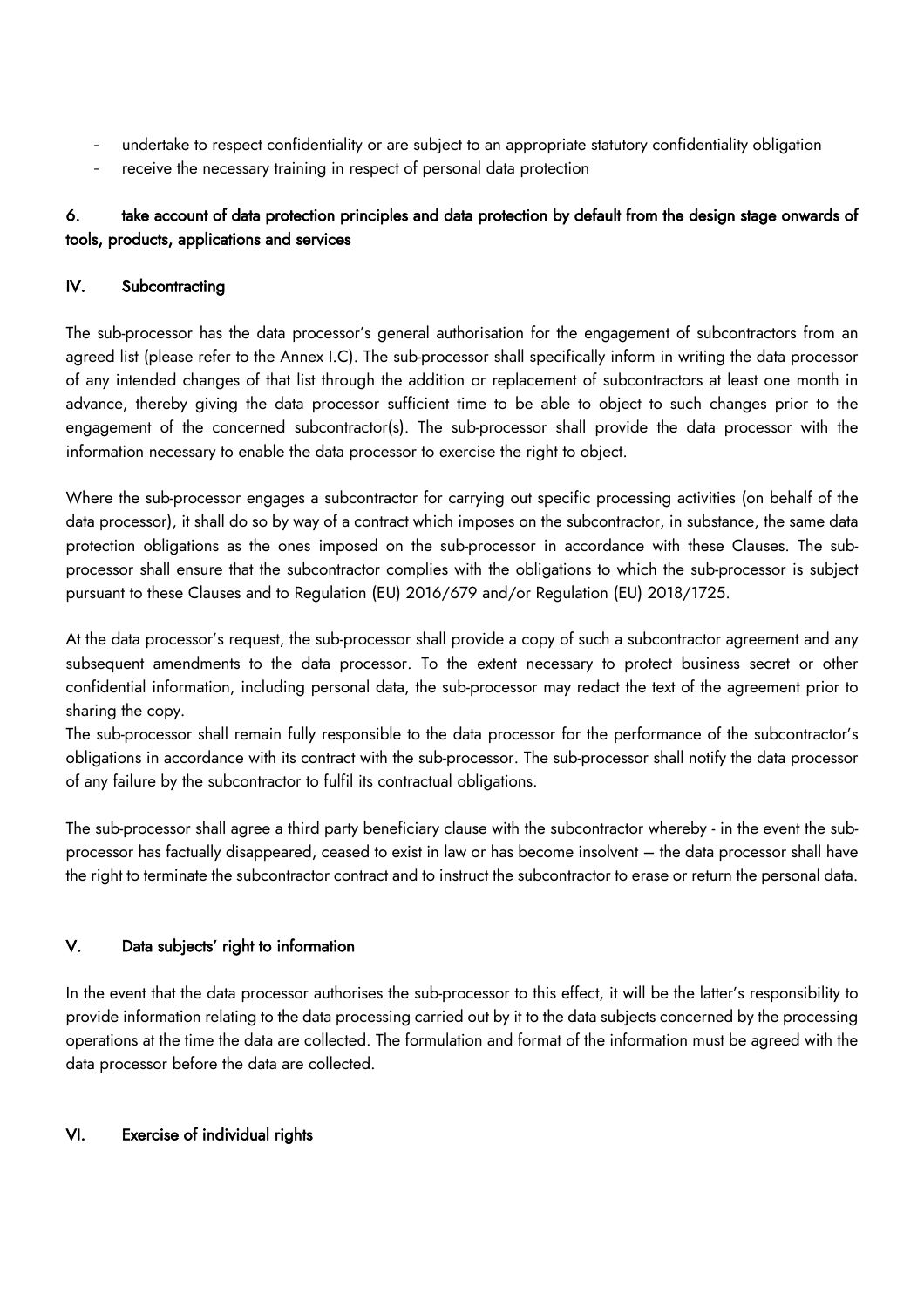So far as possible, the sub-processor must help the data processor to fulfil its obligation to respond to requests to exercise their rights by data subjects, including rights of access, correction, deletion and opposition, right to restriction of processing, right to data portability and right not to be the subject to an automated individual decision (including profiling).

Should the persons concerned make a request to exercise their rights to the sub-processor, said sub-processor must send such requests, on receipt, by e-mail to privacy@mci-group.com, mci group Data Protection Officer.

#### VII. Notification of breaches of personal data

The sub-processor must notify the data processor of any personal data breach within a maximum of 24 hours after becoming aware of it, by e-mail to the data protection officer. Said notification must be accompanied by any documentation that may be useful in enabling the data processor to inform the relevant regulatory authority of the breach, if applicable.

The sub-processor must, throughout the period of the Contract, set up and maintain a process and procedures to manage security incidents (including, in particular, breaches of personal data) and ensure continuity of service in accordance with industry standards. The sub-processor (i) shall notify the data processor of the name and contact details of one of its employees, who shall act as the data processor's primary point of contact in respect of security issues and be available 24/7 to deal with any security incidents. Any request from the data processor relating to security must be treated diligently and as a priority by the sub-processor.

Without prejudice to the data processor's other rights and remedies, in the event of a presumed or proven security incident or breach of personal data, the sub-processor must advise the data processor immediately and at the latest, within 24 hours following the occurrence of the security incident or breach of personal data.

Immediately after said notification, the Parties will coordinate their actions in order to investigate the security incident concerned. The sub-processor undertakes to cooperate fully with the data processor, at its own expense, to help it to manage the situation, including but not limited to: (i) helping it with any investigation; (ii) providing the data processor or an independent third party appointed by the data processor with physical access to the facilities and operations concerned; (iii) organising interviews with the employees of the data processor and all other appropriate individuals; and (iv) providing all registers, logs, files, data communications and other relevant documents necessary for compliance with laws, regulations and industry standards or as required by the data processor.

The sub-processor will also provide all reasonable assistance to the data processor in the case of a notification in respect of any action the latter may be obliged or may choose to take in respect of a personal data breach. The subprocessor undertakes not to inform third parties, including the persons concerned, of any breach of personal data without having obtained the prior consent of the data processor in writing, except in the cases provided for in the General Data Protection Regulation. Moreover, the sub-processor acknowledges that the data processor has sole authority to determine: (i) whether or not the breach of personal data must be notified to any individual, regulatory authority, administrative authority or other person pursuant to the General Data Protection Regulation; and (ii) the content of said notification. Where the General Data Protection Regulation requires that the data processor notify the breach of personal data to the persons concerned, it is understood that the sub-processor will bear all the costs associated with said notification.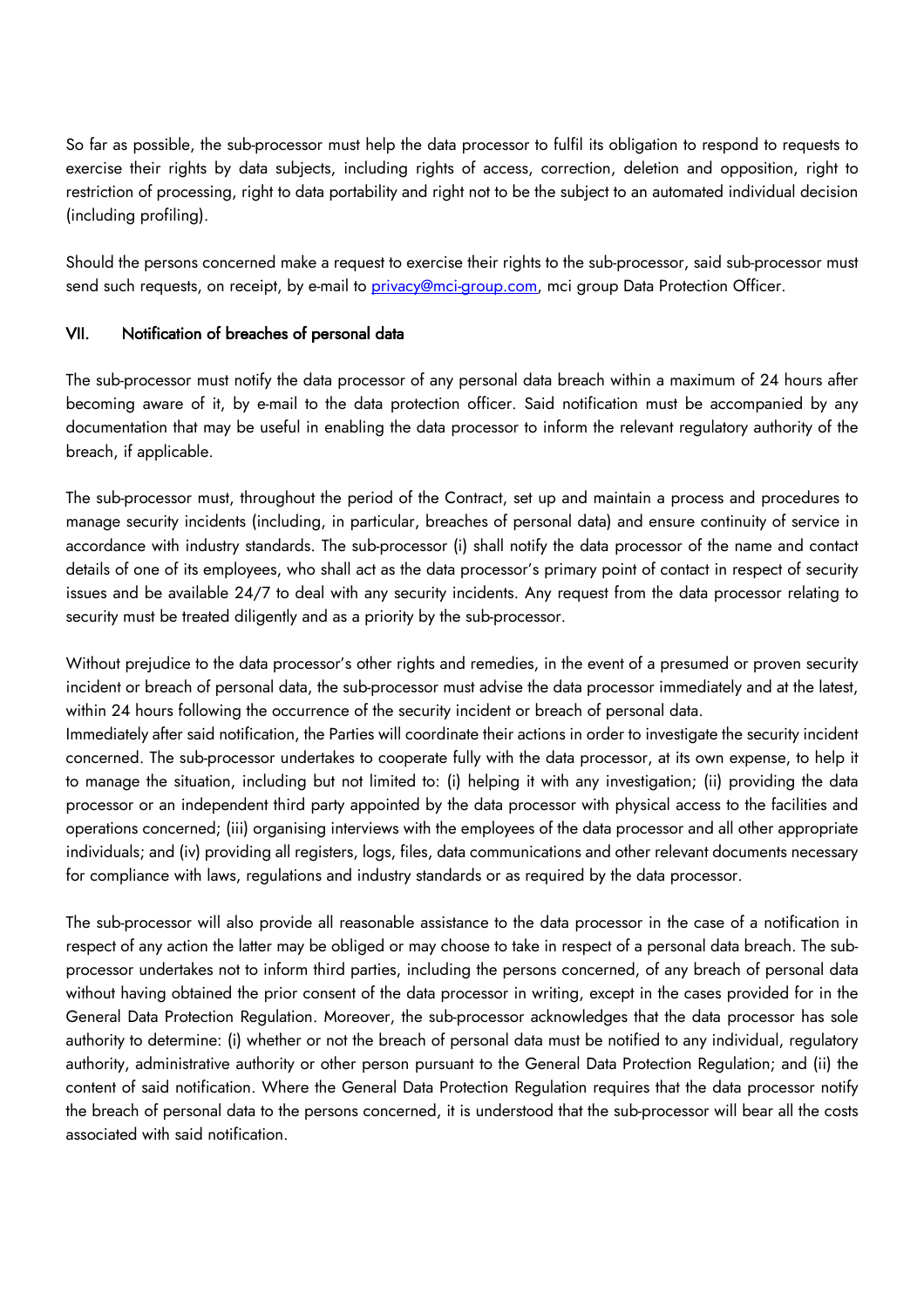The sub-processor shall take the appropriate measures, at its own expense, to mitigate the consequences of any security incident and remedy it, and shall make all the amendments it judges necessary in order to avoid any reoccurrence of an incident of this kind. The sub-processor shall assist the data processor, at its own expense, with restoring the data processor's data in the event of a data loss caused by any failure to fulfil its regulations in respect of the Contract.

The sub-processor shall cooperate and provide the data processor with the necessary assistance in respect of any complaint formulated by a data subject or any investigation or request issued by a regulatory authority with regard to the General Data Protection Regulation or any other applicable regulation.

The sub-processor will reimburse the data processor for the actual costs the latter incurs in providing a response to any security incident and mitigating the harm caused as a result of said incident including, among other things, the cost of investigations, notifications and/or corrective measures. Where the General Data Protection Regulation requires the data processor to notify a breach of personal data, the sub-processor will cover the costs associated with said notification.

It is expressly agreed between the Parties that in the event of a breach of personal data, the following harm shall be deemed direct: (i) reasonable and necessary expenses for investigation and remediation; (ii) reasonable and necessary costs of notification, where such a notification is required by the applicable regulations and (iii) penalties, damages, amounts paid in respect of settlements, reimbursements, compensation and other costs related to the fulfilment of obligations arising from a judgment, settlement or the applicable regulations (the "Losses"), insofar as said losses are due to a failure by the sub-processor to fulfil its contractual obligations.

The sub-processor shall maintain a record of security incidents and make this available to the data processor, including but not limited to breaches of personal data, and shall document all relevant information concerning the circumstances of said incidents and breaches, the harm caused and corrective measures taken to mitigate their effects, as well as the actions and measures taken to avoid any repetition of such incidents or breaches.

#### VIII. Assistance from the sub-processor in relation to the data processor's fulfilment of its obligations

The sub-processor shall cooperate with the data processor and use its best endeavours to help the data processor prove that it is compliant with all its legislative and regulatory obligations, notably in respect of the General Data Protection Regulation.

In particular, the sub-processor shall, where relevant, assist the data processor with carrying out impact analyses in respect of data protection.

The sub-processor shall, where relevant, also assist the data processor in carrying out a prior consultation with the regulatory authority.

#### IX. Security measures

The sub-processor acknowledges that security is a fundamental criterion for the data processor and that the subprocessor's compliance with the security requirements defined in the Annex I.B to this contract is an essential and decisive obligation for the data processor's consent thereto.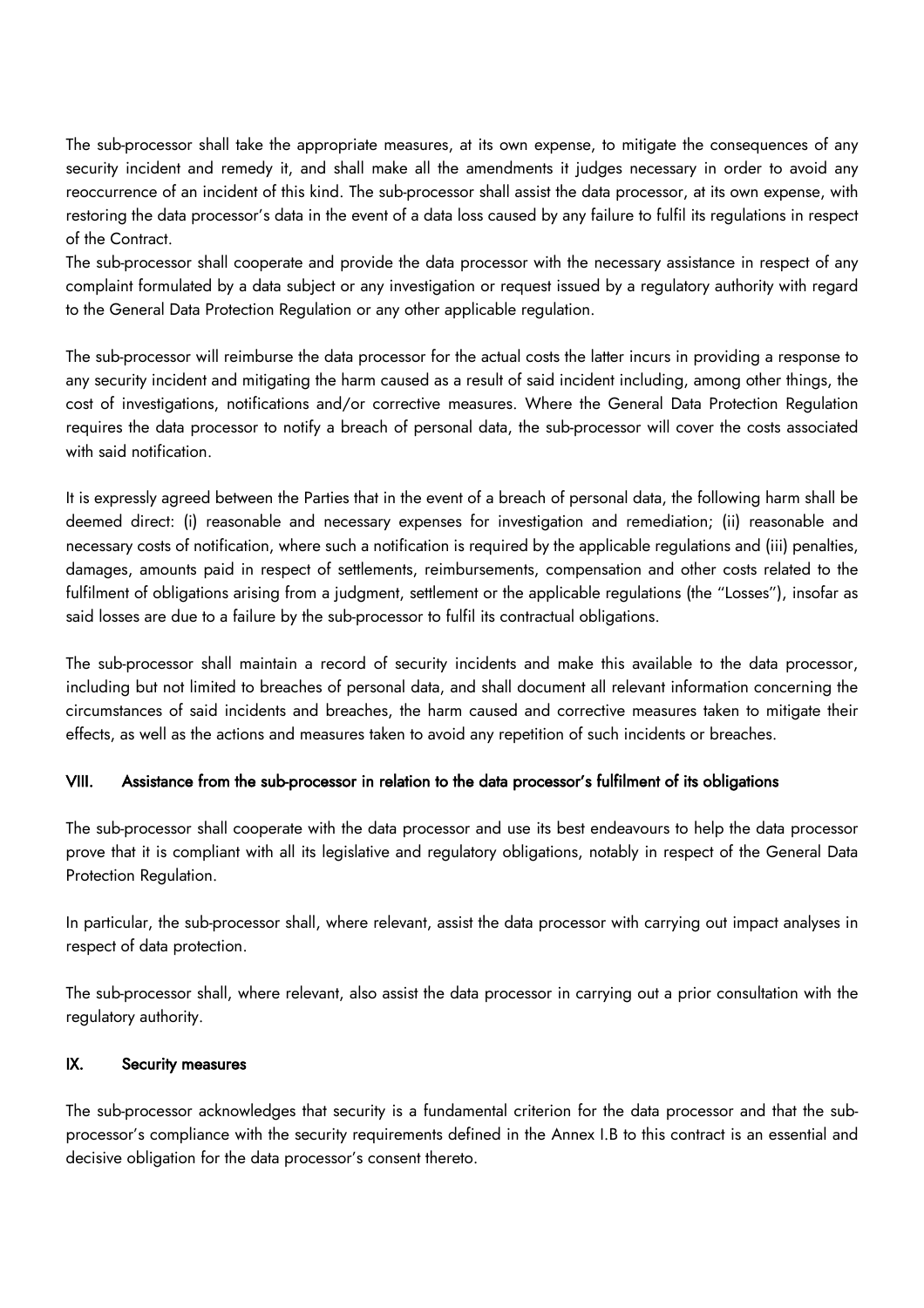The sub-processor undertakes to detail in annex to this contract the security measures taken to ensure the security of the processing of personal data carried out on behalf of the data processor, in accordance with article 32 of the GDPR. The details of the security measures are specified in Annex I.B.

#### X. Retention of data

Once the provision of services relating to the processing of these data is complete, the sub-processor undertakes to:

- Destroy all personal data or
- At any time, at the data processor's written request and at the latest, within 15 calendar days of the end of the Contract, the sub-processor undertakes to return the data processor's personal data, in a legible or interoperable form agreed between the Parties and to destroy all copies (paper or electronic) of the data processor's personal data that it may hold.

The return of all files, data, programmes, documentation, etc. is included in the price for the provision of the Service.

The sub-processor must confirm the actual destruction of the data processor's personal data within 15 calendar days of the data processor's request or the end of the Contract.

The data processor reserves the right to carry out any checks it deems necessary to confirm the performance of these obligations.

This clause will remain in effect after the expiry or termination of the Contract for any reason whatsoever.

#### XI. Register of categories of processing activities

The sub-processor declares that it holds a written record of all categories of processing activities carried out on behalf of the data processor including:

- the name and contact details of the data processor on behalf of whom it is acting, any processors and, if applicable, the data protection officer;
- the categories of processing activities carried out on behalf of the data processor:
- if applicable, any transfers of personal data to a third country or international organisation, including the identification of said third country or international organisation and, in the case of transfers referred to in clause 49, paragraph 1, second subparagraph of the General Data Protection Regulation, documents attesting to the existence of appropriate guarantees;
- as far as possible, a general description of technical and organisational security measures, including but not limited, as required, to:
	- o pseudonymisation and encryption of personal data;
	- o means of guaranteeing the constant confidentiality, integrity, availability and resilience of processing systems and services;
	- o means of re-establishing the availability of personal data and access thereto in an appropriate time frame in the event of a physical or technical incident;
	- o a procedure for regularly testing, analysing and evaluating the effectiveness of technical and organisational measures to ensure the security of processing.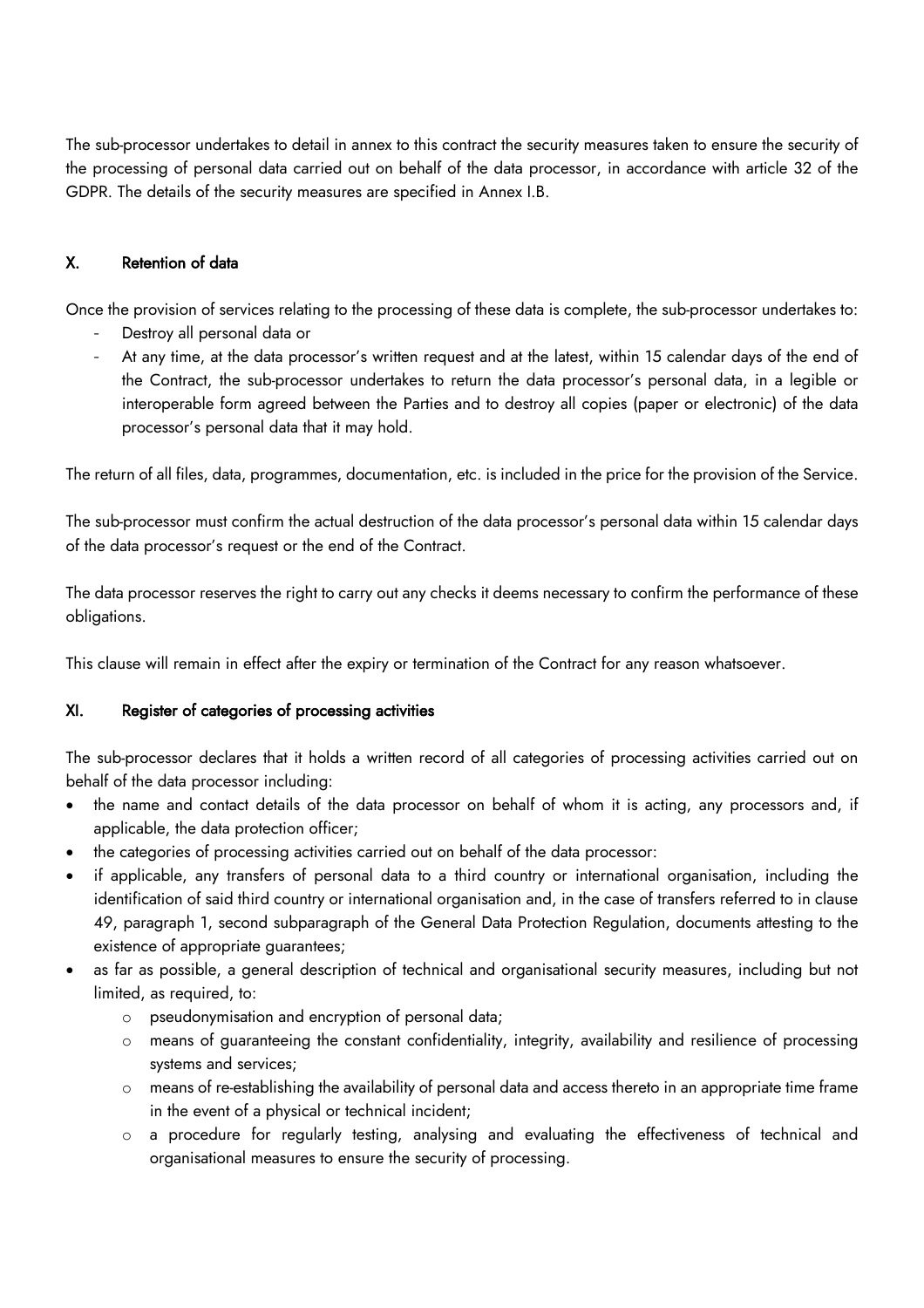#### XII. Documentation

The sub-processor shall provide the data processor with the necessary documentation to demonstrate compliance with all its obligations and to enable audits and inspections to be carried out by the data processor or another auditor appointed by it, and to contribute to said audits.

#### XIII. Audit

Throughout the term of the Contract, the data processor may carry out tests and audits of all or some of the services, either itself or through an independent third party at its expense – subject to five (5) working days' notice – including at the premises of authorised processors, in order to ensure compliance with the stipulations of the Contract in terms of:

- compliance with Security Policies,
- **•** quality of service,
- maintenance of appropriate security measures, in particular to ensure the integrity and confidentiality of the data processor's data.

Where the services involve the processing of personal data, the audit may also relate to the verification of the General Data Protection Regulation and the verification of:

- locations used for the processing and/or storage of personal data;
- **transfers of personal data outside the European Economic Area;**
- measures taken to ensure the security of personal data and combat breaches of personal data.

The sub-processor undertakes to authorise the data processor, or the companies appointed by the latter and tasked with carrying out the audit, to access the necessary information to carry out their mission properly and access the sites where the services are delivered.

The sub-processor will cooperate fully (and, where processors and representatives are concerned, ensure their cooperation) with the data processor and, depending on the case, the audit representatives of the data processor, including giving them access to the premises, personnel, physical and technical environments, equipment, software, documentation, data, registers and systems relating to the services, and any useful information that might reasonably be necessary in carrying out the audit.

An audit report must be sent to the sub-processor.

The sub-processor also authorises the data processor to carry out or arrange for security tests to be carried out continuously to check that the subprocessor's systems are not vulnerable (for example, because of a defective configuration or update) and detect any change likely to expose data to the risks of intrusion.

Moreover, the data processor may carry out any investigations on the internet to detect proven breaches of personal data.

Should it become apparent, following the audit and testing measures described above, that the security measures implemented by the sub-processor are not appropriate or sufficient, or if said audits or tests reveal any gaps or examples of non-compliance with the requirements set out in this Contract and/or the legal requirements applicable and/or the standards in effect, the sub-processor will implement corrective actions within a time frame to be agreed between the Parties, depending on the severity of the failure observed and in any case, not longer than 15 days, without prejudice to the data processor's additional rights to seek damages and/or terminate the Contract. Audit costs will be payable by the sub-processor in the event of any failings identified in the audit.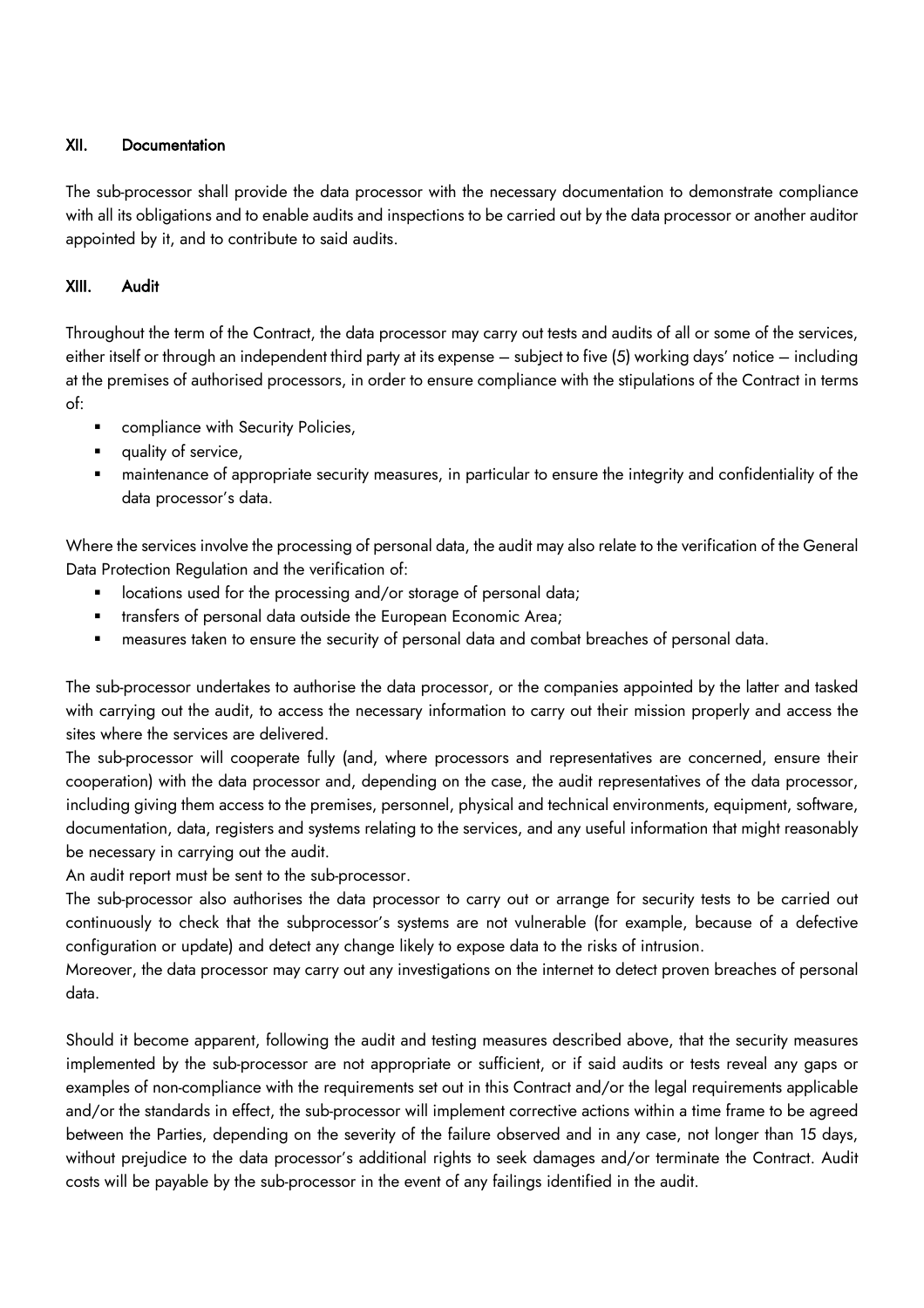#### XIV. Data processor's obligations in respect of the sub-processor

The data processor undertakes, throughout the term of the contract, to:

- 1. provide the sub-processor with the data referred to in clause II;
- 2. document in writing any additional instructions regarding the processing of data by the sub-processor;

3. ensure, prior to and during the period of processing, compliance with the obligations set out in the General Data Protection Regulation by the sub-processor;

4. supervise the processing, including carrying out audits and inspections at the sub-processor's premises in accordance with the provisions of this rider.

| Data processor $-$ Please specify the mci group<br>entity name | Sub-processor - XXX |
|----------------------------------------------------------------|---------------------|
| Date                                                           | Date                |
| <b>Name</b>                                                    | Name                |
| Signature                                                      | Signature           |
|                                                                |                     |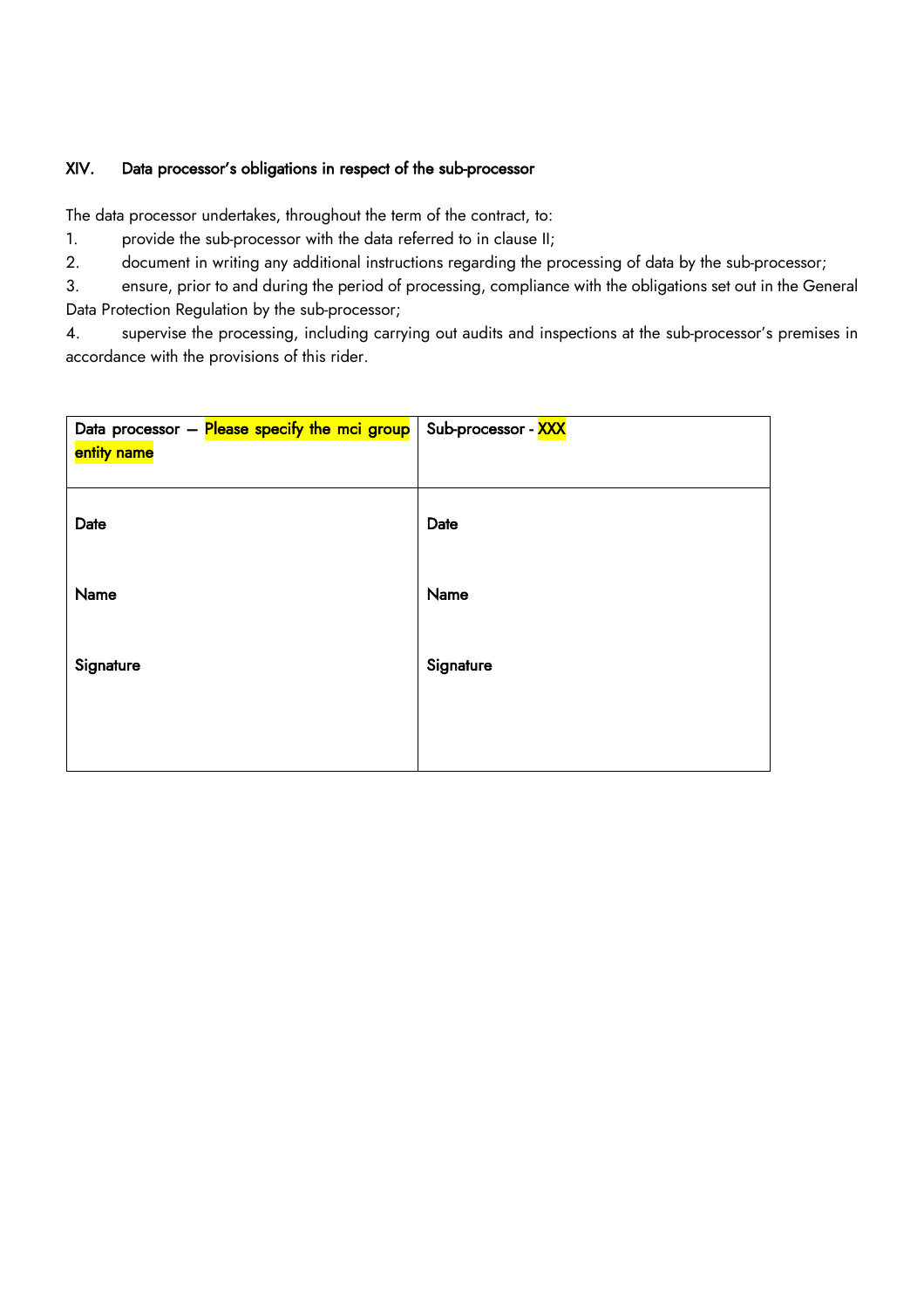# *ANNEX I*

# ANNEX I.A

# Description of Processing

Categories of data subjects whose personal data is processed

............................. Categories of personal data processed

<mark>..........................</mark>

Sensitive data processed (if applicable) and applied restrictions or safeguards that fully take into consideration the nature of the data and the risks involved, such as for instance strict purpose limitation, access restrictions (including access only for staff having followed specialized training), keeping a record of access to the data, restrictions for onward transfers or additional security measures.

.................................. Purpose of processing ..............................

Nature of the operations carried out on the data (e.g. data storage)...............................

Period of data retention or criterion justifying the retention of data (separate from the term of the contract)..........................

Processor 's DPO contact details

<mark>...</mark>......................

..........................

For transfers to subcontractors, also specify subject matter, nature and duration of the processing

..........................

# Supervisory Authority

Identify the competent supervisory authority/ies in accordance with Clause 12 of Annex II

Autorité de protection des données (APD) - Belgium..............................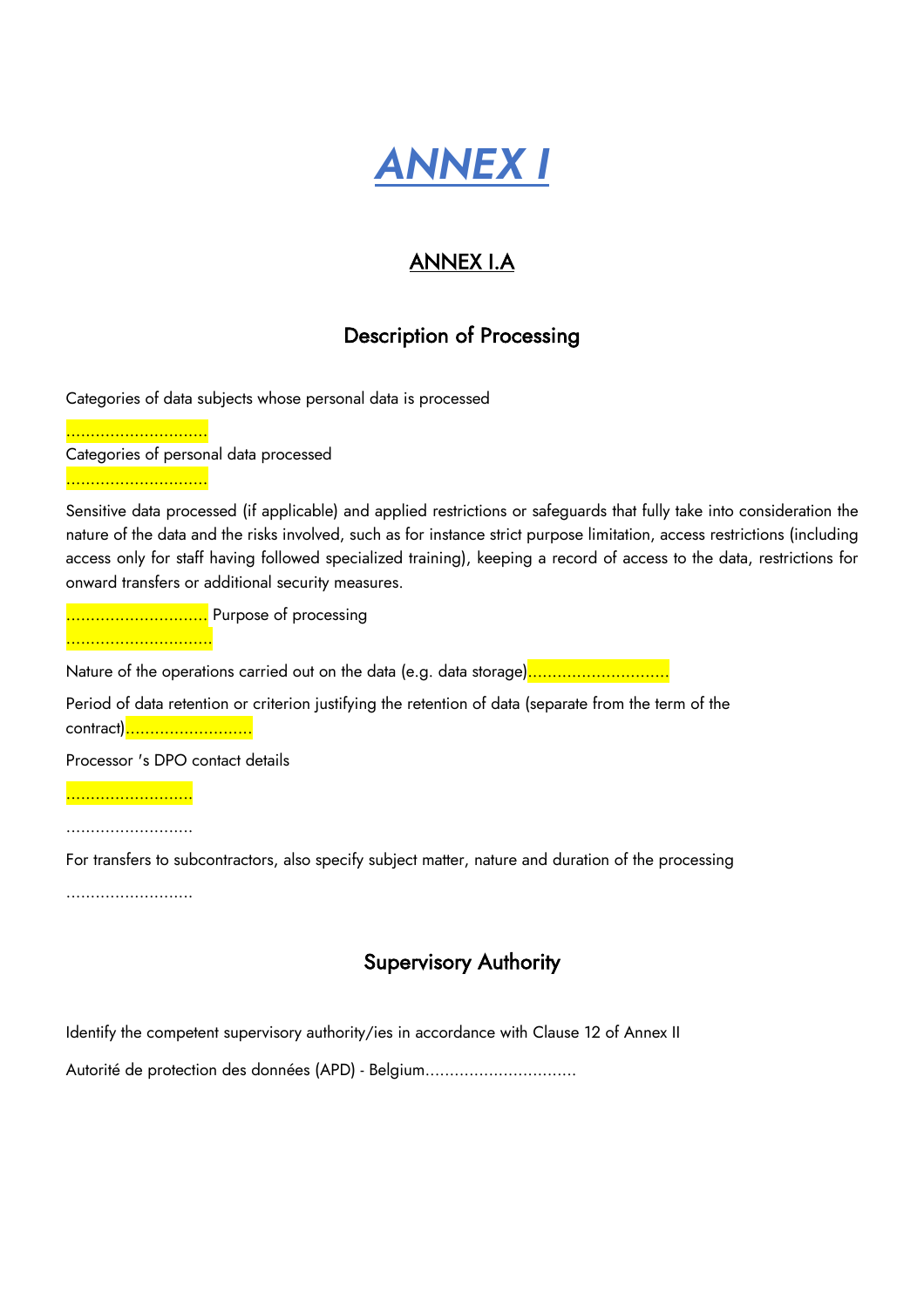# ANNEX I.B

#### TECHNICAL AND ORGANISATIONAL MEASURES TO ENSURE THE SECURITY OF THE DATA

In addition to any measures already agreed to by the Data Processor, the Sub-Processor undertakes to institute and maintain the following data protection measures:

#### Access control to Personal Data

The sub-processor commits that the persons entitled to use any data processing system in relation to the Personal Data are only able to access the Personal Data within the scope and to the extent covered by the respective access permission (authorization).

This shall in particular be accomplished by:

- Establishing access authorizations for employees and third parties, including the respective documentations;
- Code card passes;
- Restrictions on keys;
- All required internal regulations;
- Identification of the persons having access authority;
- Securing any and all data processing equipment and personal computers.
- Locking of terminals;
- Allocation of individual terminals and/or terminal user and identification characteristics exclusive to specific functions;
- Functional and/or time restricted use of terminals and/or terminal users and identification characteristics;
- Regulations for user authorization;
- Obligation to comply with data secrecy;
- User codes:
- Differentiated access regulations (e. g. partial blocking);
- Regulations for the organisation of files;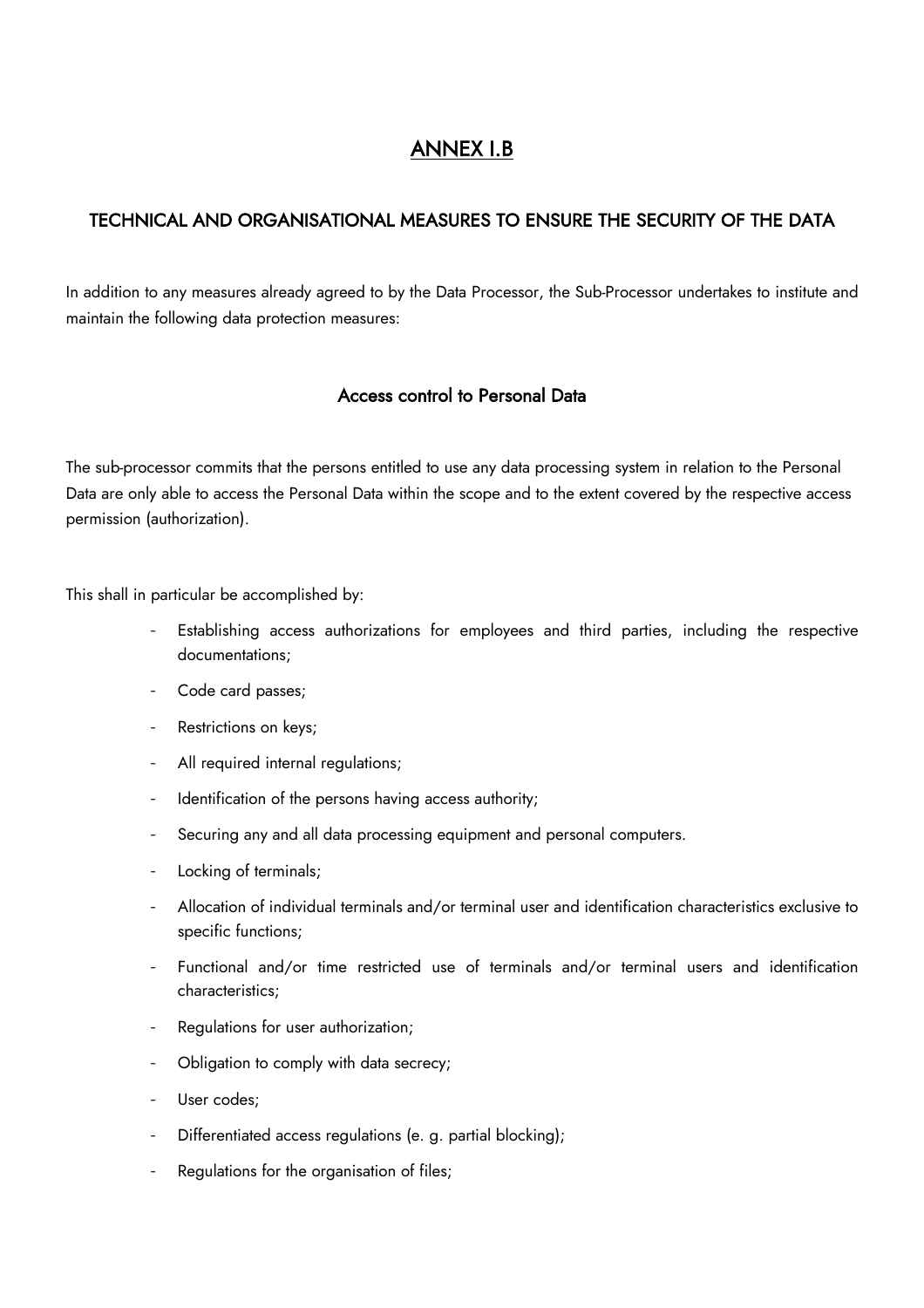- Logging and analysis of use of the files;
- Controlled destruction of Personal Data, when relevant;
- Work instructions for templates for the registration of Personal Data;
- Checking, adjustment and controlling systems.

#### Transmission control

The sub-processorshall be obliged to enable the verification and tracing of the locations/destinations to which the data subject's Personal Data are transferred by the utilization of the sub-processor's data communication equipment/devices.

This shall be accomplished by: **[Sub-processor has to list all the measures]** 

#### Organisation control

The sub-processorshall maintain its internal organisation in a manner that meets the requirements of this Agreement.

This shall be accomplished by:

- Internal data processing policies and procedures, guidelines, work instructions, process descriptions and regulations for programming, testing and release, insofar as they relate to the Personal Data transferred by the Data Processorr;
- Formulation of a data security concept;
- Industry standard system and program examination;
- Formulation of an emergency plan (backup contingency plan).
- Binding policies and procedures for the sub-processor's employees;
- To be completed by the sub-processor [...]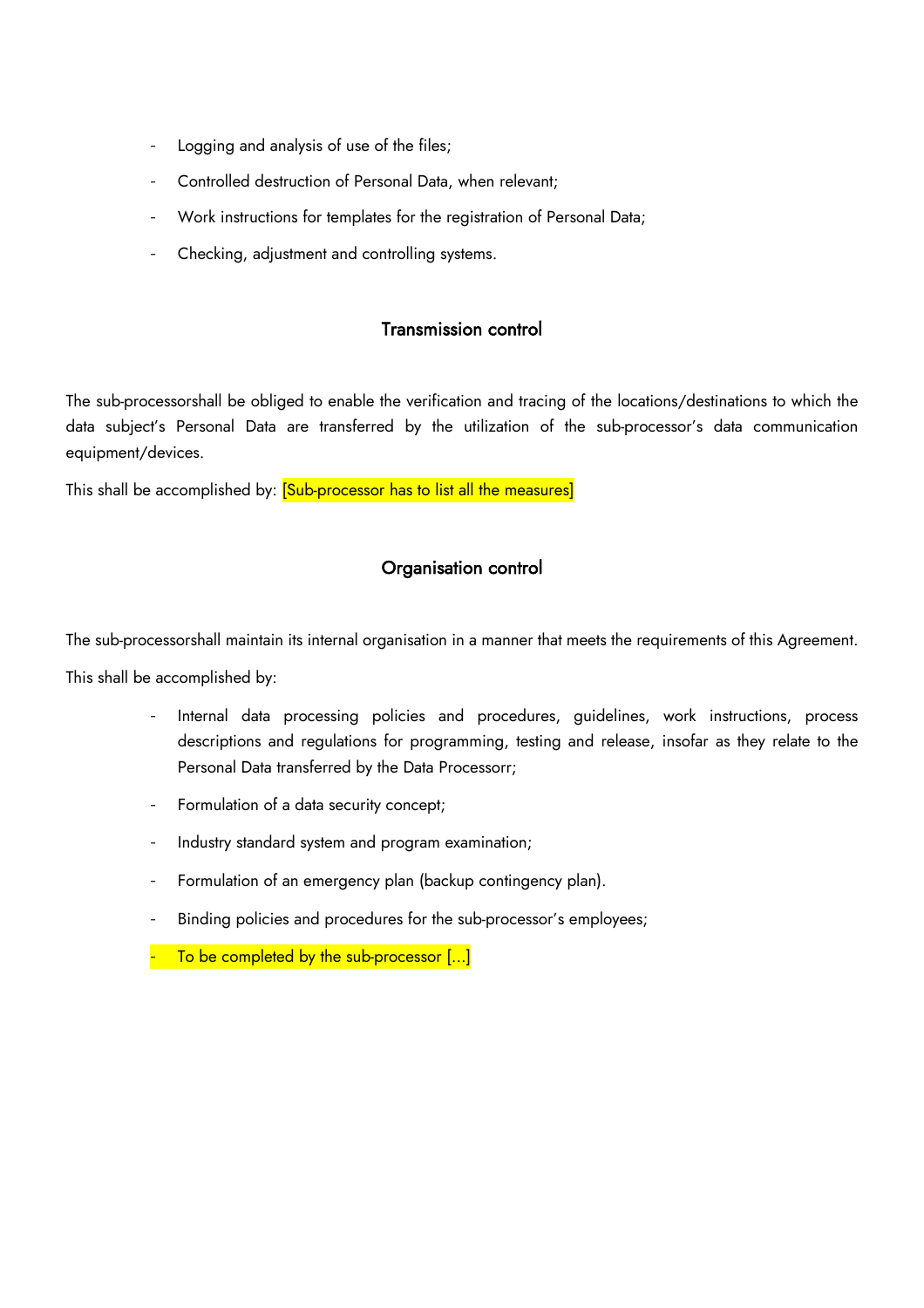# ANNEX I.C

# List of subcontractors

The data processor has authorised the use of the following sub-contractors:

| Sub-contractors located in the EEA or in an adequate<br>third-country | Sub-contractors not located in the EEA nor in an<br>adequate third-country |
|-----------------------------------------------------------------------|----------------------------------------------------------------------------|
| Name:                                                                 | Name:                                                                      |
| Address:                                                              | Address:                                                                   |
| Contact person's name, position and contact details:                  | Contact person's name, position and contact details:                       |
|                                                                       | $\cdots$                                                                   |
| Description of the processing:                                        | Description of the processing:                                             |
|                                                                       |                                                                            |
| Name:                                                                 | Name:                                                                      |
| Address:                                                              | Address:                                                                   |
| Contact person's name, position and contact details:                  | Contact person's name, position and contact details:                       |
|                                                                       | .                                                                          |
| Description of the processing:                                        | Description of the processing:                                             |
|                                                                       |                                                                            |
| Name:                                                                 | Name:                                                                      |
| Address:                                                              | Address:                                                                   |
| Contact person's name, position and contact details:                  | Contact person's name, position and contact details:                       |
|                                                                       | $\ddots$                                                                   |
| Description of the processing:                                        | Description of the processing:                                             |
|                                                                       |                                                                            |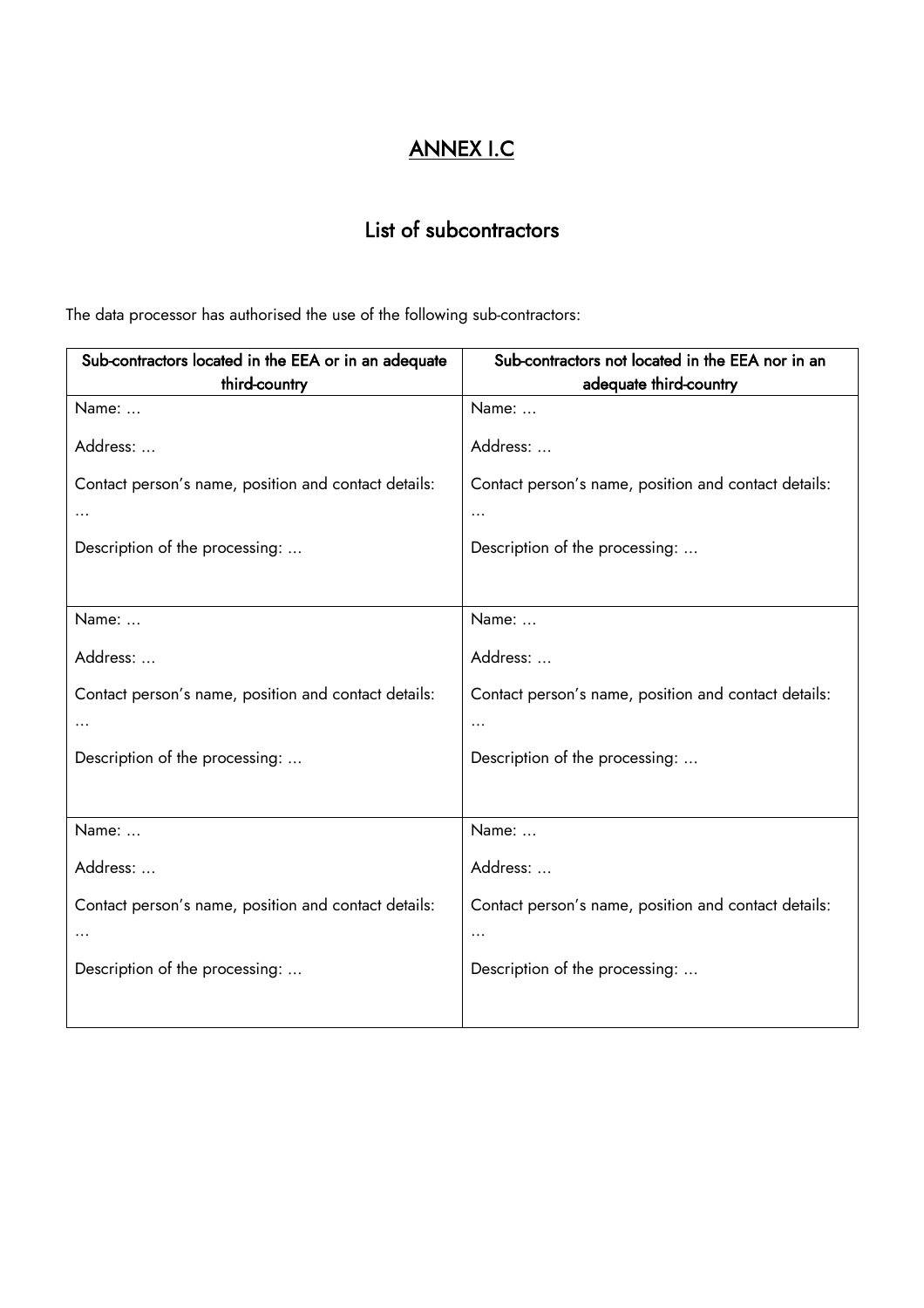# *ANNEX II: STANDARD CONTRACTUAL*

# *CLAUSES*

This annex applies if the Sub-Processor is a company located outside the EEA, in a third-country not subject to an adequacy decision by the European Commission.

# SECTION I

## Clause 1

## Purpose and scope

- (a) The purpose of these standard contractual clauses is to ensure compliance with the requirements of Regulation (EU) 2016/679 of the European Parliament and of the Council of 27 April 2016 on the protection of natural persons with regard to the processing of personal data and on the free movement of such data (General Data Protection Regulation)1 for the transfer of personal data to a third country.
- (b) The Parties:
	- (i) the natural or legal person(s), public authority/ies, agency/ies or other body/ies (hereinafter "entity/ies") transferring the personal data, as listed in Appendix 1. (hereinafter each "data exporter"), and
	- (ii) the entity/ies in a third country receiving the personal data from the data exporter, directly or indirectly via another entity also Party to these Clauses, as listed in Appendix 1. (hereinafter each "data importer")
	- (iii) have agreed to these standard contractual clauses (hereinafter: "Clauses").
- (c) These Clauses apply with respect to the transfer of personal data as specified in Appendix 2.
- (d) The Appendix to these Clauses containing the Annexes referred to therein forms an integral part of these Clauses.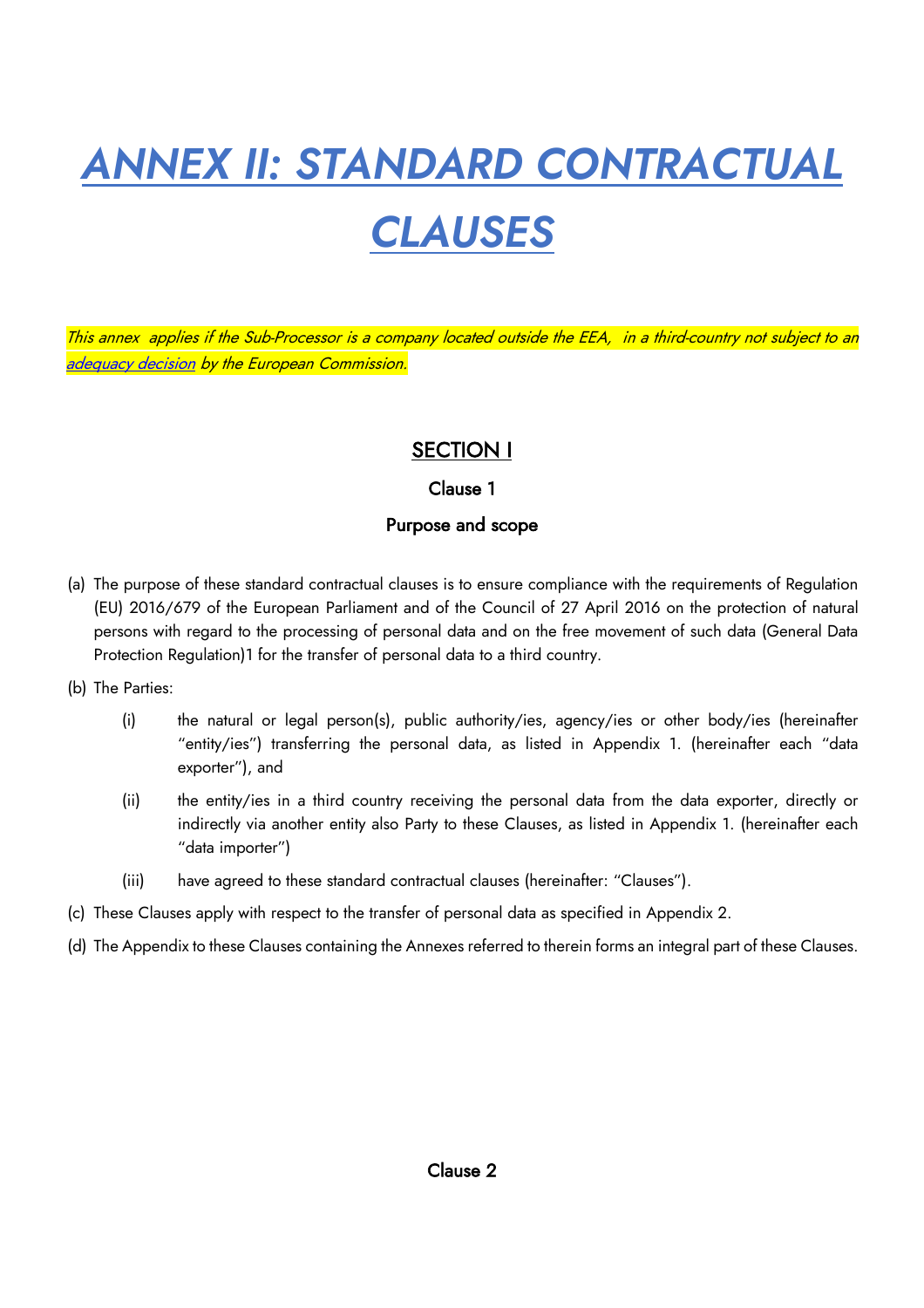#### Effect and invariability of the Clauses

- (e) These Clauses set out appropriate safeguards, including enforceable data subject rights and effective legal remedies, pursuant to Article 46(1) and Article 46 (2)(c) of Regulation (EU) 2016/679 and, with respect to data transfers from controllers to processors and/or processors to processors, standard contractual clauses pursuant to Article 28(7) of Regulation (EU) 2016/679, provided they are not modified, except to select the appropriate Module(s) or to add or update information in the Appendix. This does not prevent the Parties from including the standard contractual clauses laid down in these Clauses in a wider contract and/or to add other clauses or additional safeguards, provided that they do not contradict, directly or indirectly, these Clauses or prejudice the fundamental rights or freedoms of data subjects.
- (f) These Clauses are without prejudice to obligations to which the data exporter is subject by virtue of Regulation (EU) 2016/679.

#### Clause 3

#### Third-party beneficiaries

- (a) Data subjects may invoke and enforce these Clauses, as third-party beneficiaries, against the data exporter and/or data importer, with the following exceptions:
	- (i) Clause 1, Clause 2, Clause 3, Clause 6 ;
	- (ii) Clause 7.1(a), (c) and (d) and Clause 7.9(a), (c), (d), (e), (f) and (g);
	- (iii) Clause  $8(a)$ ,  $(c)$ ,  $(d)$  and  $(e)$ ;
	- $(iv)$  Clause 11(a), (d) and (f);
	- (v) Clause 12;
	- (vi) Clause 14.1(c), (d) and (e);
	- $(vii)$  Clause 15 e);
	- (viii) Clause 17(a) and (b);
- (b) Paragraph (a) is without prejudice to rights of data subjects under Regulation (EU) 2016/679.

#### Clause 4

#### Interpretation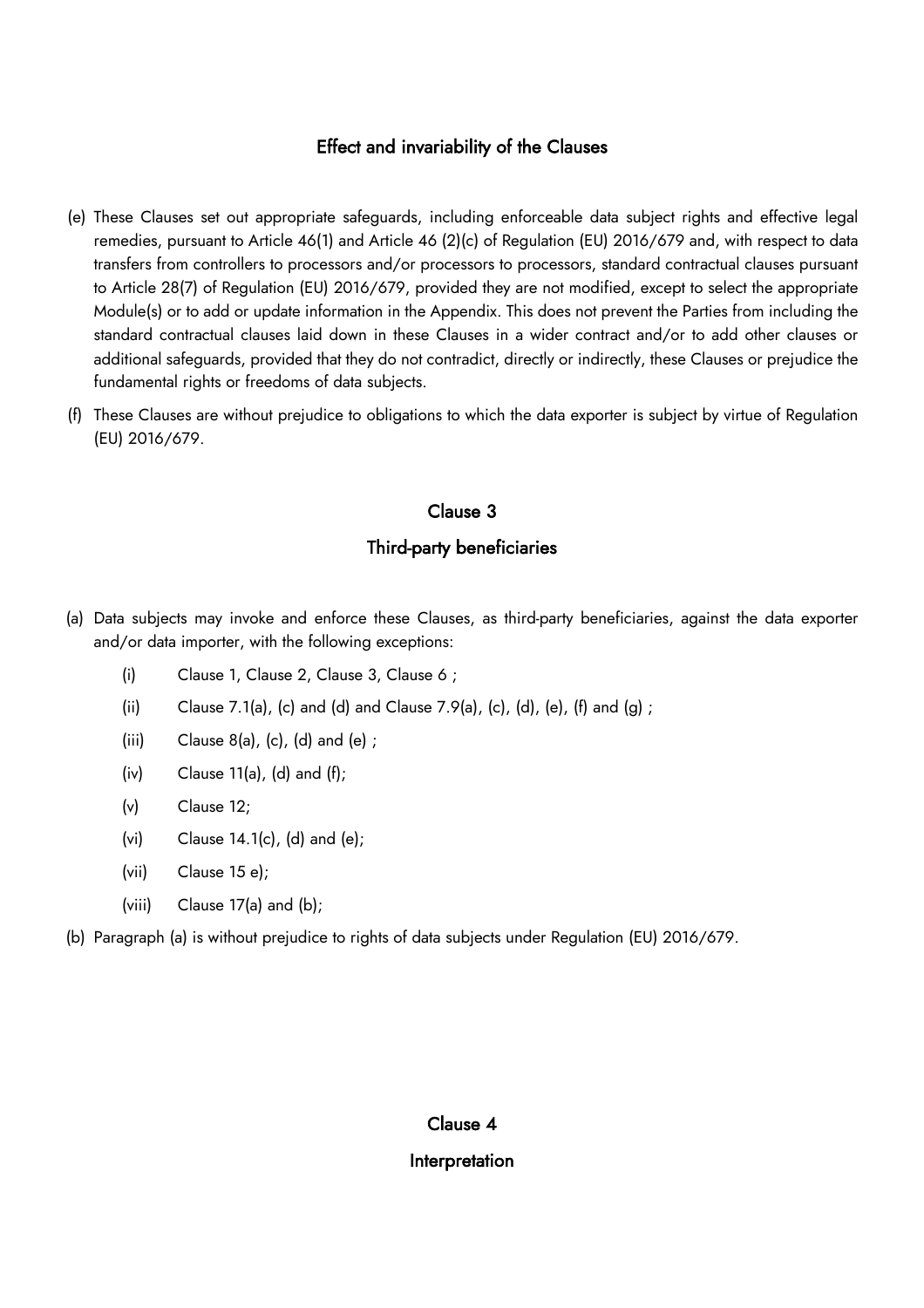- (c) Where these Clauses use terms that are defined in Regulation (EU) 2016/679, those terms shall have the same meaning as in that Regulation.
- (d) These Clauses shall be read and interpreted in the light of the provisions of Regulation (EU) 2016/679.
- (e) These Clauses shall not be interpreted in a way that conflicts with rights and obligations provided for in Regulation (EU) 2016/679.

### Clause 5

#### **Hierarchy**

In the event of a contradiction between these Clauses and the provisions of related agreements between the Parties, existing at the time these Clauses are agreed or entered into thereafter, these Clauses shall prevail.

#### Clause 6

#### Description of the transfer(s)

The details of the transfer(s), and in particular the categories of personal data that are transferred and the purpose(s) for which they are transferred, are specified in Appendix 2.

#### SECTION II – OBLIGATIONS OF THE PARTIES

#### Clause 7

#### Data protection safeguards

The data exporter warrants that it has used reasonable efforts to determine that the data importer is able, through the implementation of appropriate technical and organisational measures, to satisfy its obligations under these Clauses.

#### 7.1 Instructions

- (f) The data exporter has informed the data importer that it acts as processor under the instructions of its controller(s), which the data exporter shall make available to the data importer prior to processing.
- (g) The data importer shall process the personal data only on documented instructions from the controller, as communicated to the data importer by the data exporter, and any additional documented instructions from the data exporter. Such additional instructions shall not conflict with the instructions from the controller. The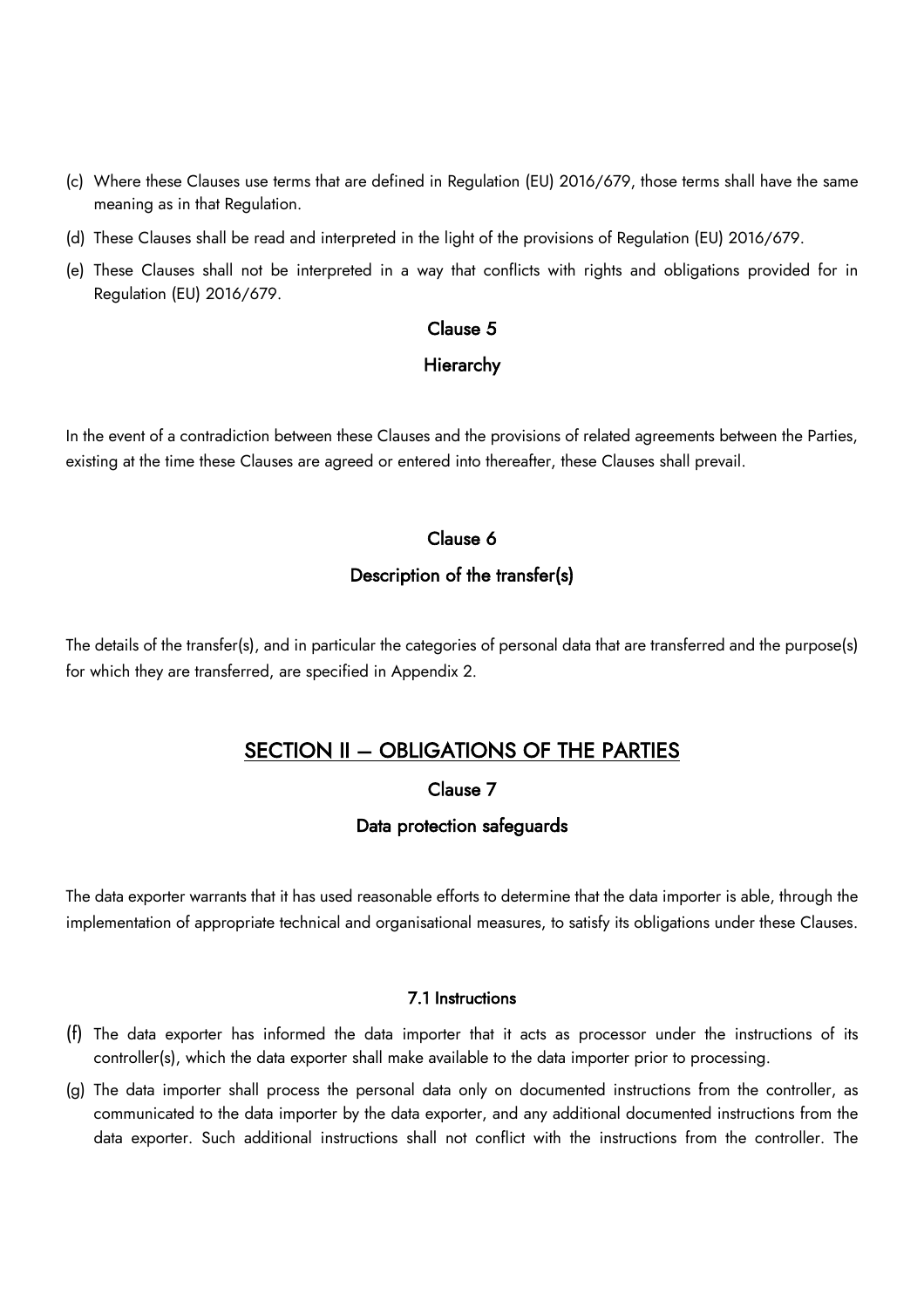controller or data exporter may give further documented instructions regarding the data processing throughout the duration of the contract.

- (h) The data importer shall immediately inform the data exporter if it is unable to follow those instructions. Where the data importer is unable to follow the instructions from the controller, the data exporter shall immediately notify the controller.
- (i) The data exporter warrants that it has imposed the same data protection obligations on the data importer as set out in the contract or other legal act under Union or Member State law between the controller and the data exporter.

#### 7.2 Purpose limitation

The data importer shall process the personal data only for the specific purpose(s) of the transfer, as set out in Appendix 2, unless on further instructions from the controller, as communicated to the data importer by the data exporter, or from the data exporter.

#### 7.3 Transparency

On request, the data exporter shall make a copy of these Clauses, including the Appendix as completed by the Parties, available to the data subject free of charge. To the extent necessary to protect business secrets or other confidential information, including personal data, the data exporter may redact part of the text of the Appendix prior to sharing a copy, but shall provide a meaningful summary where the data subject would otherwise not be able to understand its content or exercise his/her rights. On request, the Parties shall provide the data subject with the reasons for the redactions, to the extent possible without revealing the redacted information.

#### 7.4 Accuracy

If the data importer becomes aware that the personal data it has received is inaccurate, or has become outdated, it shall inform the data exporter without undue delay. In this case, the data importer shall cooperate with the data exporter to rectify or erase the data.

#### 7.5 Duration of processing and erasure or return of Data

Processing by the data importer shall only take place for the duration specified in Annex I.A. After the end of the provision of the processing services, the data importer shall, at the choice of the data exporter, delete all personal data processed on behalf of the controller and certify to the data exporter that it has done so, or return to the data exporter all personal data processed on its behalf and delete existing copies. Until the data is deleted or returned, the data importer shall continue to ensure compliance with these Clauses. In case of local laws applicable to the data importer that prohibit return or deletion of the personal data, the data importer warrants that it will continue to ensure compliance with these Clauses and will only process it to the extent and for as long as required under that local law. This is without prejudice to Clause 13, in particular the requirement for the data importer under Clause 13(e) to notify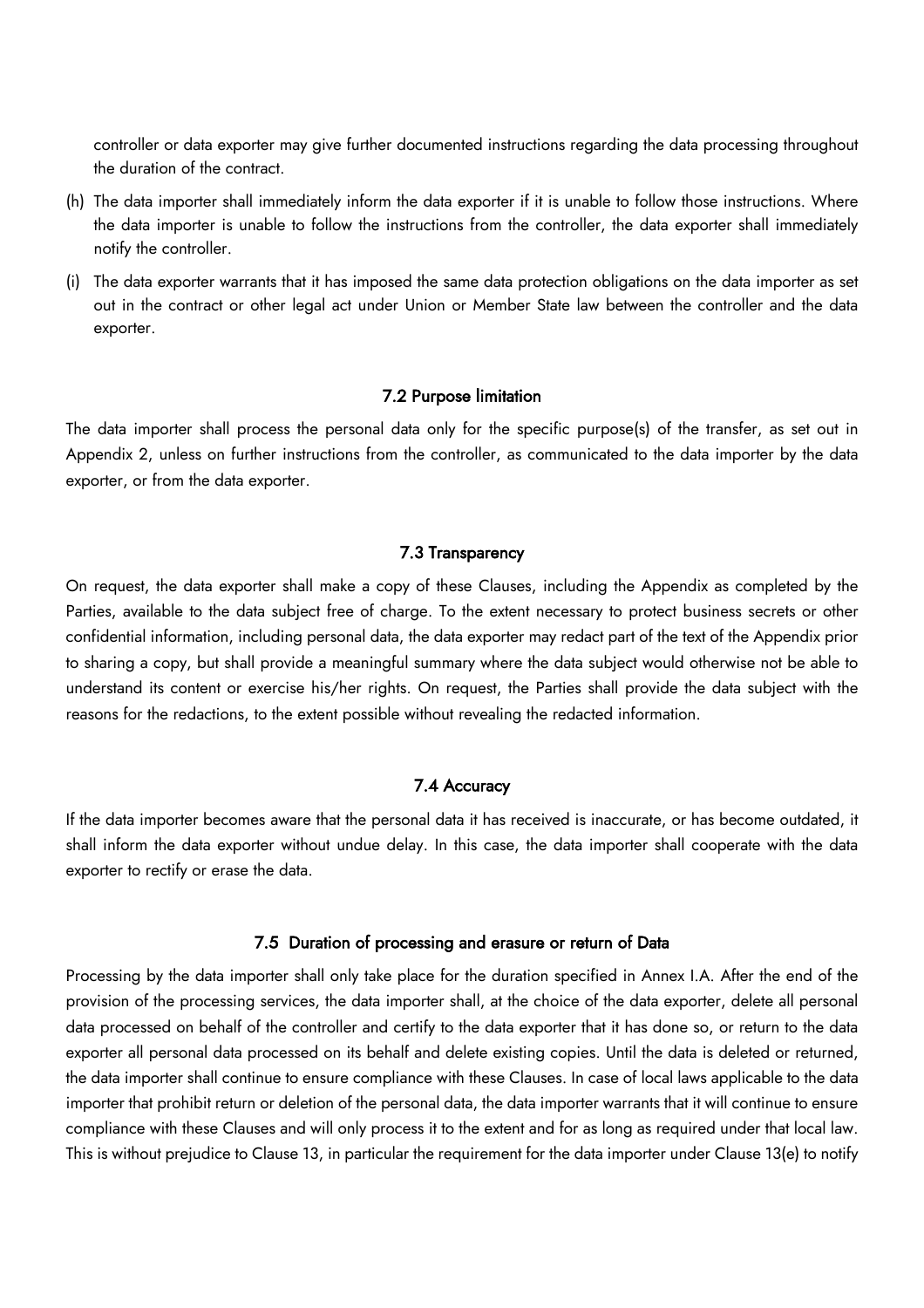the data exporter throughout the duration of the contract if it has reason to believe that it is or has become subject to laws or practices not in line with the requirements under Clause 13(a).

#### 7.6 Security of processing

- (j) The data importer and, during transmission, also the data exporter shall implement appropriate technical and organisational measures to ensure the security of the data, including protection against a breach of security leading to accidental or unlawful destruction, loss, alteration, unauthorised disclosure or access to that data (hereinafter "personal data breach"). In assessing the appropriate level of security, they shall take due account of the state of the art, the costs of implementation, the nature, scope, context and purpose(s) of processing and the risks involved in the processing for the data subject. The Parties shall in particular consider having recourse to encryption or pseudonymisation, including during transmission, where the purpose of processing can be fulfilled in that manner. In case of pseudonymisation, the additional information for attributing the personal data to a specific data subject shall, where possible, remain under the exclusive control of the data exporter or the controller. In complying with its obligations under this paragraph, the data importer shall at least implement the technical and organisational measures specified in Annex I.B. The data importer shall carry out regular checks to ensure that these measures continue to provide an appropriate level of security.
- (k) The data importer shall grant access to the data to members of its personnel only to the extent strictly necessary for the implementation, management and monitoring of the contract. It shall ensure that persons authorised to process the personal data have committed themselves to confidentiality or are under an appropriate statutory obligation of confidentiality.
- (l) In the event of a personal data breach concerning personal data processed by the data importer under these Clauses, the data importer shall take appropriate measures to address the breach, including measures to mitigate its adverse effects. The data importer shall also notify, without undue delay, the data exporter and, where appropriate and feasible, the controller after having become aware of the breach. Such notification shall contain the details of a contact point where more information can be obtained, a description of the nature of the breach (including, where possible, categories and approximate number of data subjects and personal data records concerned), its likely consequences and the measures taken or proposed to address the data breach, including measures to mitigate its possible adverse effects. Where, and in so far as, it is not possible to provide all information at the same time, the initial notification shall contain the information then available and further information shall, as it becomes available, subsequently be provided without undue delay.
- (m) The data importer shall cooperate with and assist the data exporter to enable the data exporter to comply with its obligations under Regulation (EU) 2016/679, in particular to notify its controller so that the latter may in turn notify the competent supervisory authority and the affected data subjects, taking into account the nature of processing and the information available to the data importer.

#### 7.7 Sensitive data

Where the transfer involves personal data revealing racial or ethnic origin, political opinions, religious or philosophical beliefs, or trade union membership, genetic data, or biometric data for the purpose of uniquely identifying a natural person, data concerning health or a person's sex life or sexual orientation, or data relating to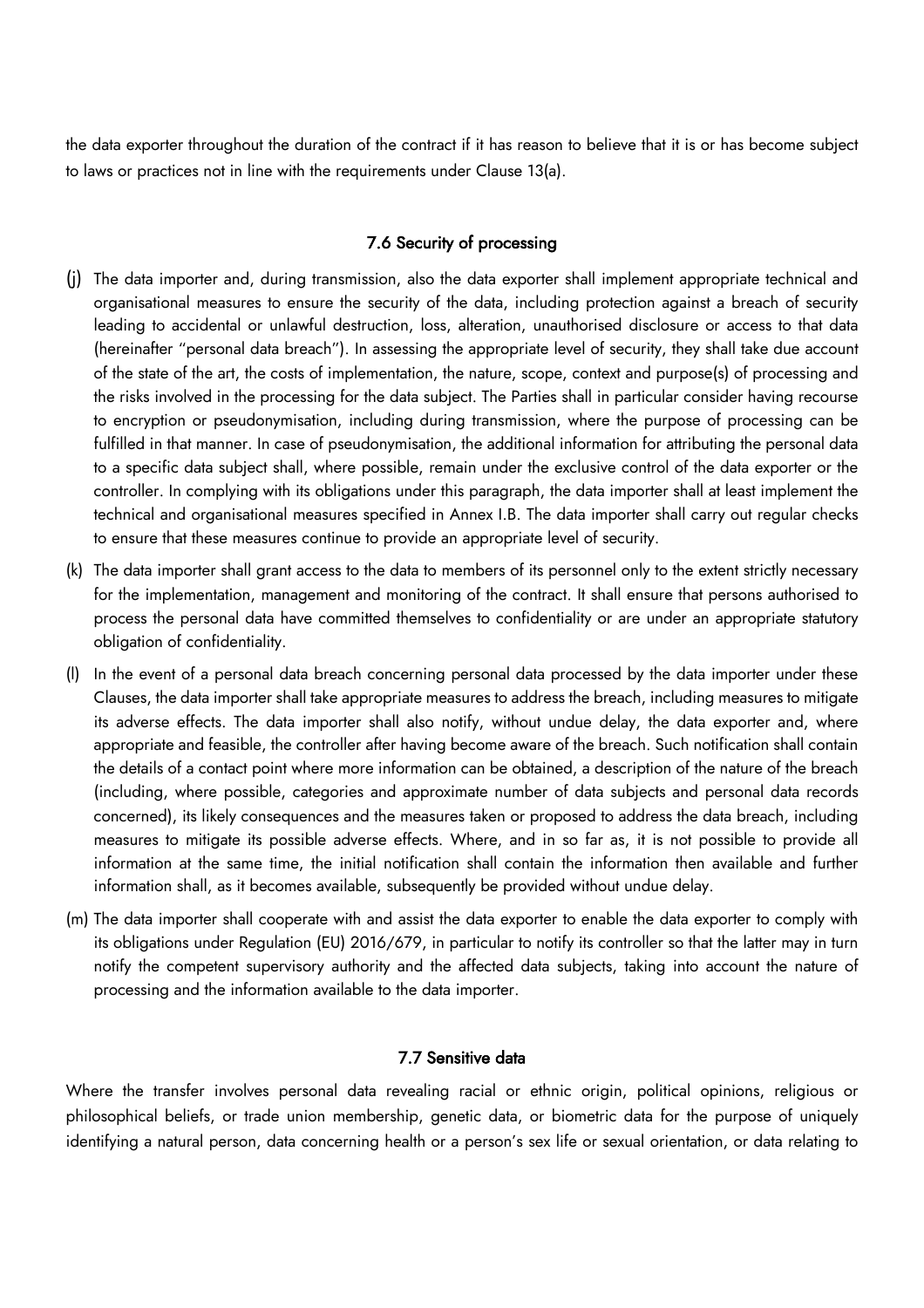criminal convictions and offences (hereinafter "sensitive data"), the data importer shall apply the specific restrictions and/or additional safeguards set out in Annex I.B.

#### 7.8 Onward transfers

The data importer shall only disclose the personal data to a third party on documented instructions from the controller, as communicated to the data importer by the data exporter. In addition, the data may only be disclosed to a third party located outside the European Union (in the same country as the data importer or in another third country, hereinafter "onward transfer") if the third party is or agrees to be bound by these Clauses, under the appropriate Module, or if:

- (i) the onward transfer is to a country benefitting from an adequacy decision pursuant to Article 45 of Regulation (EU) 2016/679 that covers the onward transfer;
- (ii) the third party otherwise ensures appropriate safeguards pursuant to Articles 46 or 47 of Regulation (EU) 2016/679;
- (iii) the onward transfer is necessary for the establishment, exercise or defence of legal claims in the context of specific administrative, regulatory or judicial proceedings; or
- (iv) the onward transfer is necessary in order to protect the vital interests of the data subject or of another natural person.

Any onward transfer is subject to compliance by the data importer with all the other safeguards under these Clauses, in particular purpose limitation.

#### 7.9 Documentation and compliance

- (n) The data importer shall promptly and adequately deal with enquiries from the data exporter or the controller that relate to the processing under these Clauses.
- (o) The Parties shall be able to demonstrate compliance with these Clauses. In particular, the data importer shall keep appropriate documentation on the processing activities carried out on behalf of the controller.
- (p) The data importer shall make all information necessary to demonstrate compliance with the obligations set out in these Clauses available to the data exporter, which shall provide it to the controller.
- (q) The data importer shall allow for and contribute to audits by the data exporter of the processing activities covered by these Clauses, at reasonable intervals or if there are indications of non-compliance. The same shall apply where the data exporter requests an audit on instructions of the controller. In deciding on an audit, the data exporter may take into account relevant certifications held by the data importer.
- (r) Where the audit is carried out on the instructions of the controller, the data exporter shall make the results available to the controller.
- (s) The data exporter may choose to conduct the audit by itself or mandate an independent auditor. Audits may include inspections at the premises or physical facilities of the data importer and shall, where appropriate, be carried out with reasonable notice.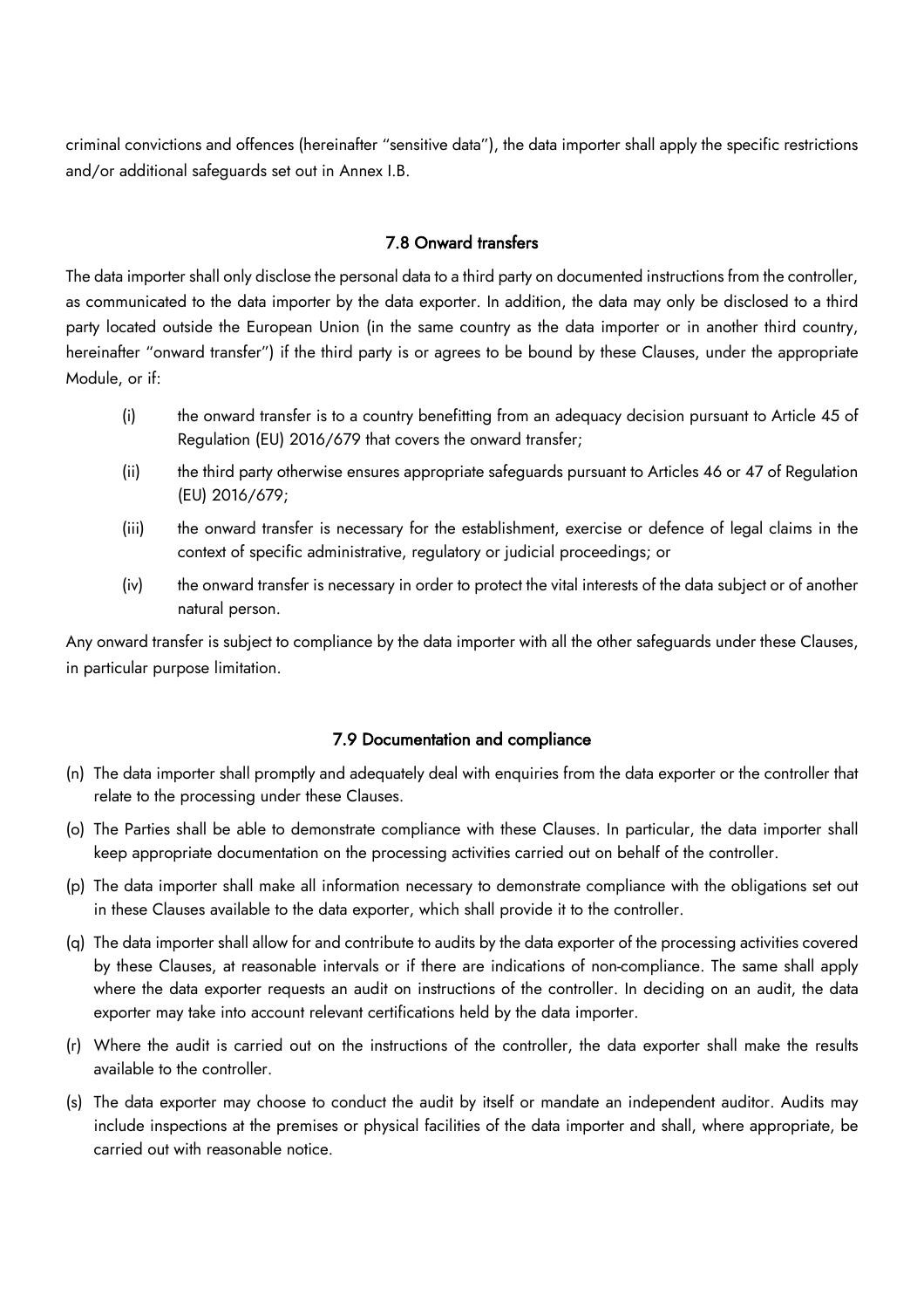(t) The Parties shall make the information referred to in paragraphs (b) and (c), including the results of any audits, available to the competent supervisory authority on request.

# Clause 8 Use of sub-processors

- (u) The data importer has the controller's general authorisation for the engagement of sub-processor(s) from an agreed list. The data importer shall specifically inform the controller in writing of any intended changes to that list through the addition or replacement of sub- processors at least one month in advance, thereby giving the controller sufficient time to be able to object to such changes prior to the engagement of the sub-processor(s). The data importer shall provide the controller with the information necessary to enable the controller to exercise its right to object. The data importer shall inform the data exporter of the engagement of the sub-processor(s).
- (v) Where the data importer engages a sub-processor to carry out specific processing activities (on behalf of the controller), it shall do so by way of a written contract that provides for, in substance, the same data protection obligations as those binding the data importer under these Clauses, including in terms of third-party beneficiary rights for data subjects. The Parties agree that, by complying with this Clause, the data importer fulfils its obligations under Clause 7.8. The data importer shall ensure that the sub-processor complies with the obligations to which the data importer is subject pursuant to these Clauses.
- (w) The data importer shall provide, at the data exporter's or controller's request, a copy of such a sub-processor agreement and any subsequent amendments. To the extent necessary to protect business secrets or other confidential information, including personal data, the data importer may redact the text of the agreement prior to sharing a copy.
- (x) The data importer shall remain fully responsible to the data exporter for the performance of the sub-processor's obligations under its contract with the data importer. The data importer shall notify the data exporter of any failure by the sub- processor to fulfil its obligations under that contract.
- (y) The data importer shall agree a third-party beneficiary clause with the sub-processor whereby in the event the data importer has factually disappeared, ceased to exist in law or has become insolvent - the data exporter shall have the right to terminate the sub-processor contract and to instruct the sub-processor to erase or return the personal data.

#### Clause 9

#### Data subject rights

(z) The data importer shall promptly notify the data exporter and, where appropriate, the controller of any request it has received from a data subject, without responding to that request unless it has been authorised to do so by the controller.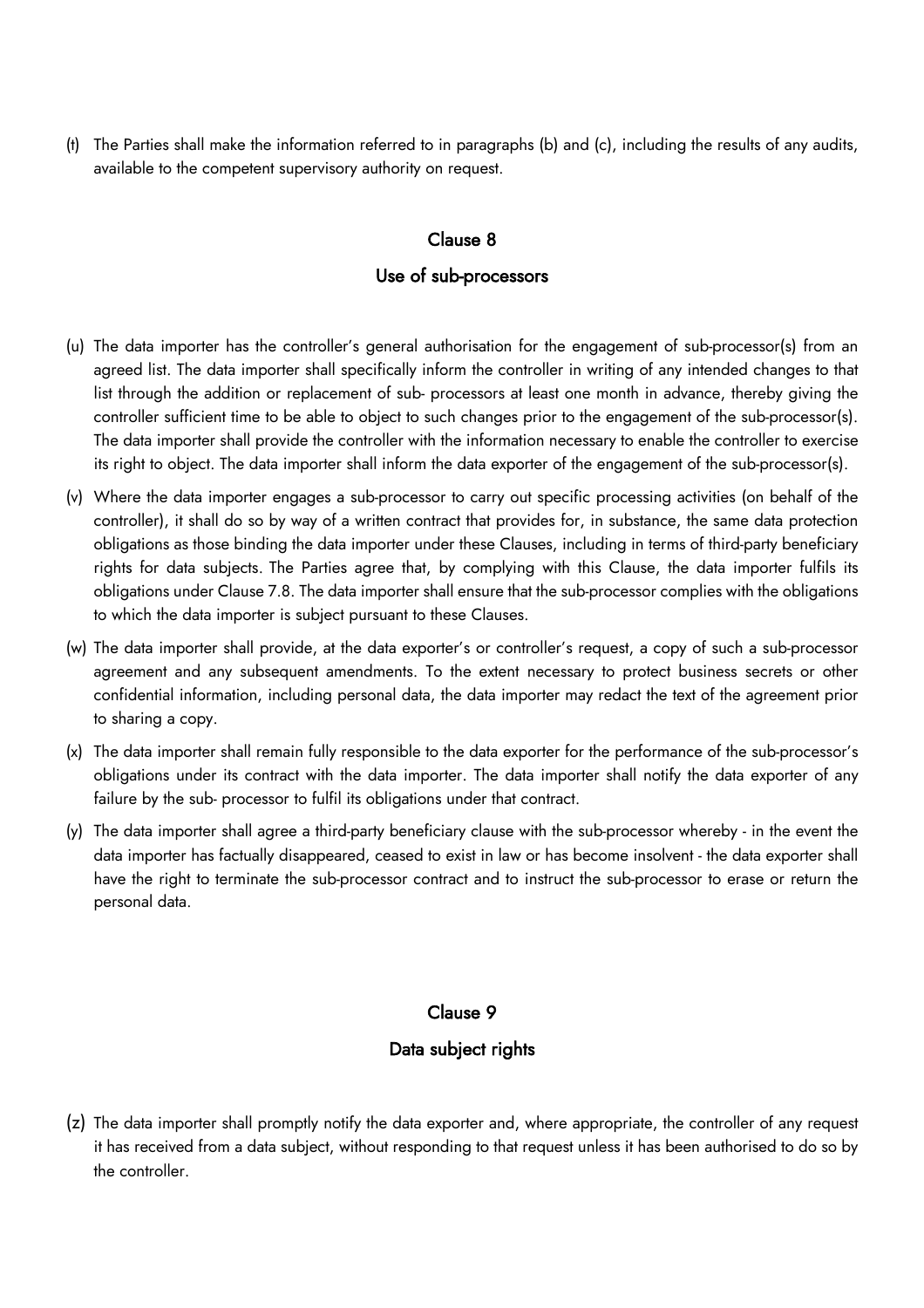- (aa) The data importer shall assist, where appropriate in cooperation with the data exporter, the controller in fulfilling its obligations to respond to data subjects' requests for the exercise of their rights under Regulation (EU) 2016/679 or Regulation (EU) 2018/1725, as applicable. In this regard, the Parties shall set out in Annex I.B the appropriate technical and organisational measures, taking into account the nature of the processing, by which the assistance shall be provided, as well as the scope and the extent of the assistance required.
- (bb) In fulfilling its obligations under paragraphs (a) and (b), the data importer shall comply with the instructions from the controller, as communicated by the data exporter

#### Clause 10

#### Redress

- (a) The data importer shall inform data subjects in a transparent and easily accessible format, through individual notice or on its website, of a contact point authorised to handle complaints. It shall deal promptly with any complaints it receives from a data subject.
- (b) In case of a dispute between a data subject and one of the Parties as regards compliance with these Clauses, that Party shall use its best efforts to resolve the issue amicably in a timely fashion. The Parties shall keep each other informed about such disputes and, where appropriate, cooperate in resolving them.
- (c) Where the data subject invokes a third-party beneficiary right pursuant to Clause 3, the data importer shall accept the decision of the data subject to:
	- (i) lodge a complaint with the supervisory authority in the Member State of his/her habitual residence or place of work, or the competent supervisory authority pursuant to Clause 12;
	- (ii) refer the dispute to the competent courts within the meaning of Clause 17.
- (d) The Parties accept that the data subject may be represented by a not-for-profit body, organisation or association under the conditions set out in Article 80(1) of Regulation (EU) 2016/679.
- (e) The data importer shall abide by a decision that is binding under the applicable EU or Member State law.
- (f) The data importer agrees that the choice made by the data subject will not prejudice his/her substantive and procedural rights to seek remedies in accordance with applicable laws.

#### Clause 11

#### **Liability**

- (g) Each Party shall be liable to the other Party/ies for any damages it causes the other Party/ies by any breach of these Clauses.
- (h) The data importer shall be liable to the data subject, and the data subject shall be entitled to receive compensation, for any material or non-material damages the data importer or its sub-processor causes the data subject by breaching the third-party beneficiary rights under these Clauses.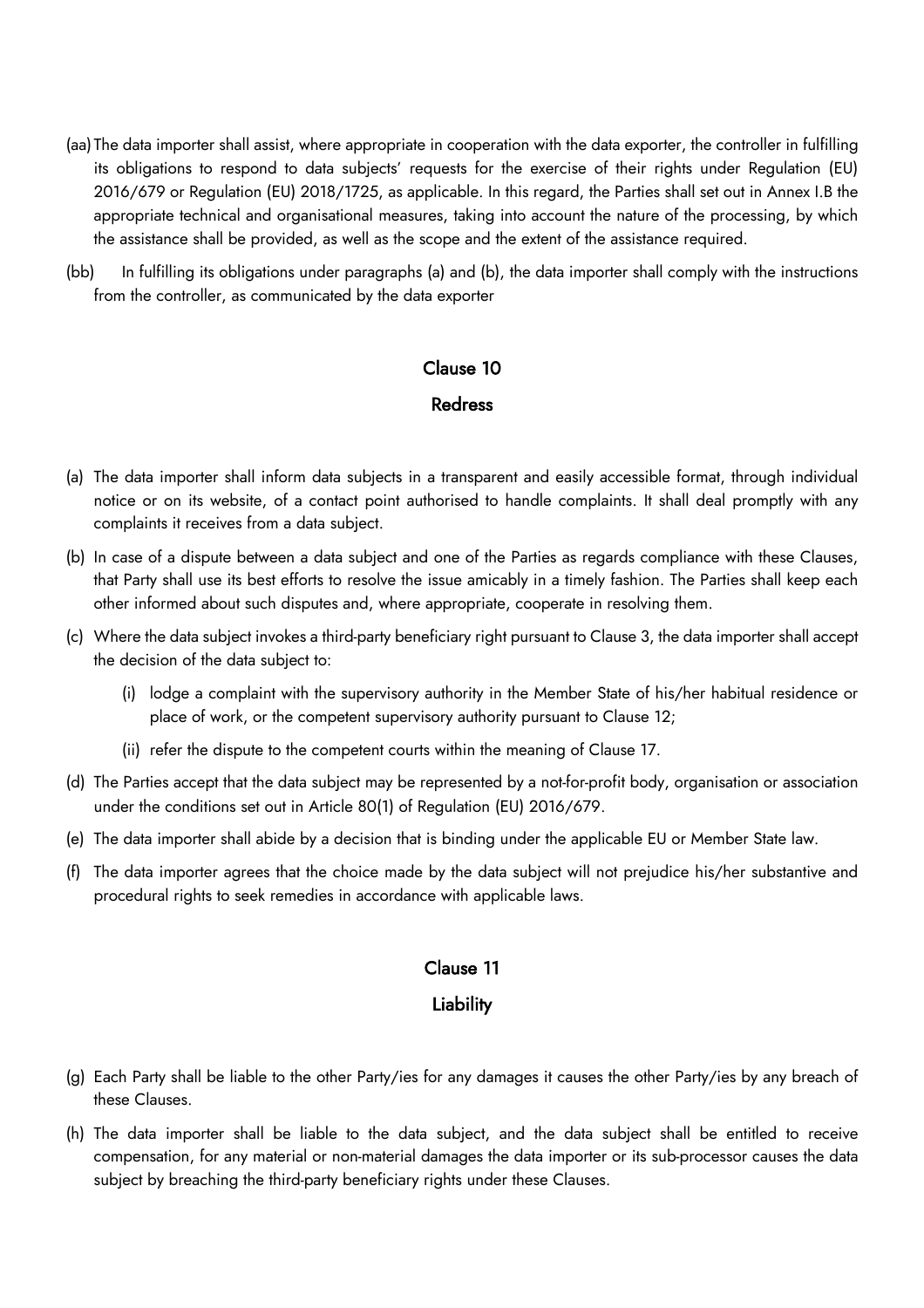- (i) Notwithstanding paragraph (b), the data exporter shall be liable to the data subject, and the data subject shall be entitled to receive compensation, for any material or non-material damages the data exporter or the data importer (or its sub-processor) causes the data subject by breaching the third-party beneficiary rights under these Clauses. This is without prejudice to the liability of the data exporter and, where the data exporter is a processor acting on behalf of a controller, to the liability of the controller under Regulation (EU) 2016/679 or Regulation (EU) 2018/1725, as applicable.
- (j) The Parties agree that if the data exporter is held liable under paragraph (c) for damages caused by the data importer (or its sub-processor), it shall be entitled to claim back from the data importer that part of the compensation corresponding to the data importer's responsibility for the damage.
- (k) Where more than one Party is responsible for any damage caused to the data subject as a result of a breach of these Clauses, all responsible Parties shall be jointly and severally liable and the data subject is entitled to bring an action in court against any of these Parties.
- (l) The Parties agree that if one Party is held liable under paragraph (e), it shall be entitled to claim back from the other Party/ies that part of the compensation corresponding to its / their responsibility for the damage.
- (m) The data importer may not invoke the conduct of a sub-processor to avoid its own liability.

#### Clause 12

#### Supervision

(a) [Where the data exporter is established in an EU Member State:] The supervisory authority with responsibility for ensuring compliance by the data exporter with Regulation (EU) 2016/679 as regards the data transfer, as indicated in Annex I.A, shall act as competent supervisory authority.

[Where the data exporter is not established in an EU Member State, but falls within the territorial scope of application of Regulation (EU) 2016/679 in accordance with its Article 3(2) and has appointed a representative pursuant to Article 27(1) of Regulation (EU) 2016/679:] The supervisory authority of the Member State in which the representative within the meaning of Article 27(1) of Regulation (EU) 2016/679 is established, as indicated in Annex I.A, shall act as competent supervisory authority.

[Where the data exporter is not established in an EU Member State, but falls within the territorial scope of application of Regulation (EU) 2016/679 in accordance with its Article 3(2) without however having to appoint a representative pursuant to Article 27(2) of Regulation (EU) 2016/679:] The supervisory authority of one of the Member States in which the data subjects whose personal data is transferred under these Clauses in relation to the offering of goods or services to them, or whose behaviour is monitored, are located, as indicated in Annex I.A, shall act as competent supervisory authority.

(b) The data importer agrees to submit itself to the jurisdiction of and cooperate with the competent supervisory authority in any procedures aimed at ensuring compliance with these Clauses. In particular, the data importer agrees to respond to enquiries, submit to audits and comply with the measures adopted by the supervisory authority, including remedial and compensatory measures. It shall provide the supervisory authority with written confirmation that the necessary actions have been taken.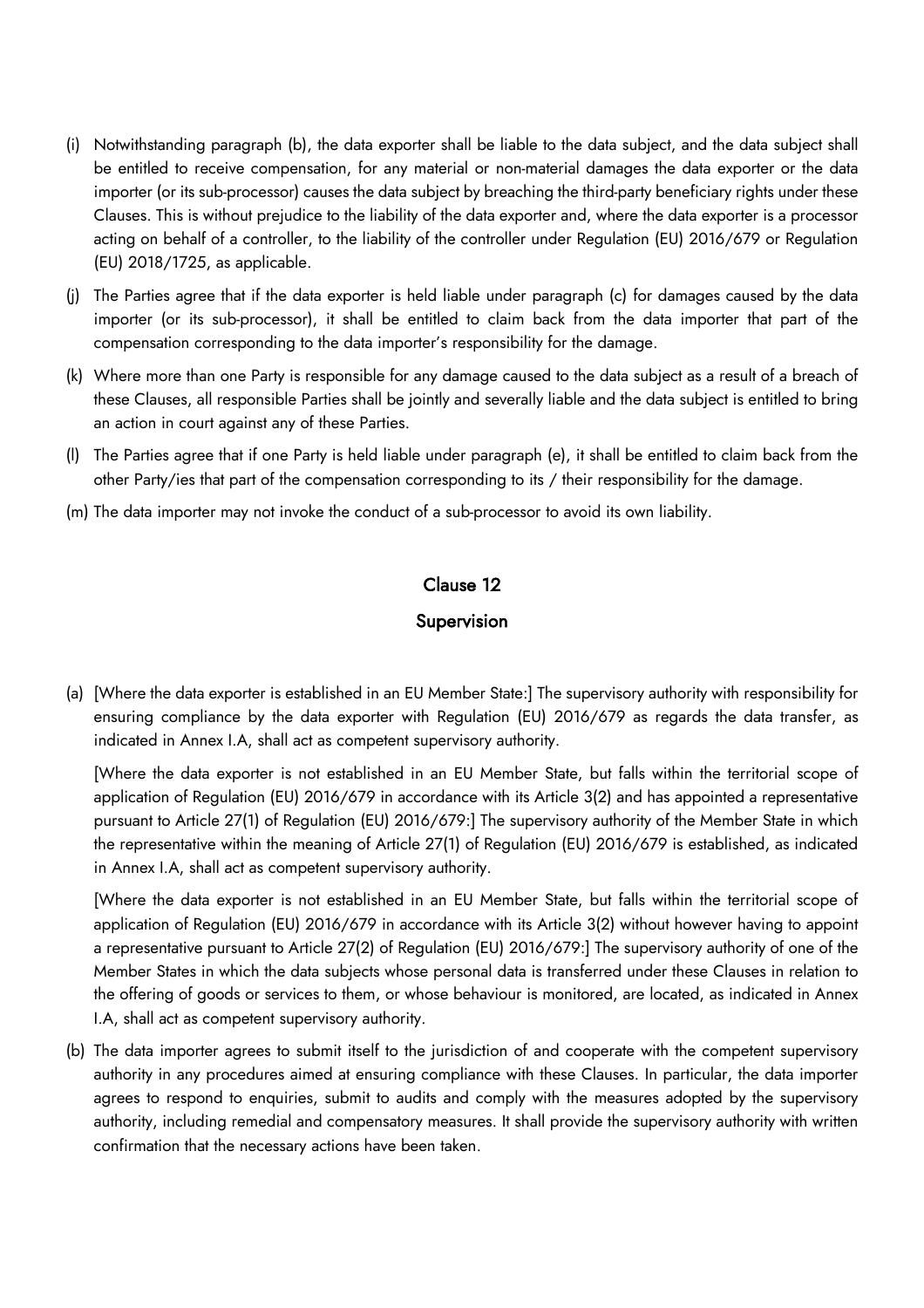# SECTION III – LOCAL LAWS AND OBLIGATIONS IN CASE OF ACCESS BY PUBLIC **AUTHORITIES**

#### Clause 13

#### Local laws and practices affecting compliance with the Clauses

- (a) The Parties warrant that they have no reason to believe that the laws and practices in the third country of destination applicable to the processing of the personal data by the data importer, including any requirements to disclose personal data or measures authorising access by public authorities, prevent the data importer from fulfilling its obligations under these Clauses. This is based on the understanding that laws and practices that respect the essence of the fundamental rights and freedoms and do not exceed what is necessary and proportionate in a democratic society to safeguard one of the objectives listed in Article 23(1) of Regulation (EU) 2016/679, are not in contradiction with these Clauses.
- (b) The Parties declare that in providing the warranty in paragraph (a), they have taken due account in particular of the following elements:
	- (iii) the specific circumstances of the transfer, including the length of the processing chain, the number of actors involved and the transmission channels used; intended onward transfers; the type of recipient; the purpose of processing; the categories and format of the transferred personal data; the economic sector in which the transfer occurs; the storage location of the data transferred;
	- (iv) the laws and practices of the third country of destination– including those requiring the disclosure of data to public authorities or authorising access by such authorities – relevant in light of the specific circumstances of the transfer, and the applicable limitations and safeguards;
	- (v) any relevant contractual, technical or organisational safeguards put in place to supplement the safeguards under these Clauses, including measures applied during transmission and to the processing of the personal data in the country of destination.
- (c) The data importer warrants that, in carrying out the assessment under paragraph (b), it has made its best efforts to provide the data exporter with relevant information and agrees that it will continue to cooperate with the data exporter in ensuring compliance with these Clauses.
- (d) The Parties agree to document the assessment under paragraph (b) and make it available to the competent supervisory authority on request.
- (e) The data importer agrees to notify the data exporter promptly if, after having agreed to these Clauses and for the duration of the contract, it has reason to believe that it is or has become subject to laws or practices not in line with the requirements under paragraph (a), including following a change in the laws of the third country or a measure (such as a disclosure request) indicating an application of such laws in practice that is not in line with the requirements in paragraph (a). The data exporter shall forward the notification to the controller.
- (f) Following a notification pursuant to paragraph (e), or if the data exporter otherwise has reason to believe that the data importer can no longer fulfil its obligations under these Clauses, the data exporter shall promptly identify appropriate measures (e.g. technical or organisational measures to ensure security and confidentiality) to be adopted by the data exporter and/or data importer to address the situation. The data exporter shall suspend the data transfer if it considers that no appropriate safeguards for such transfer can be ensured, or if instructed by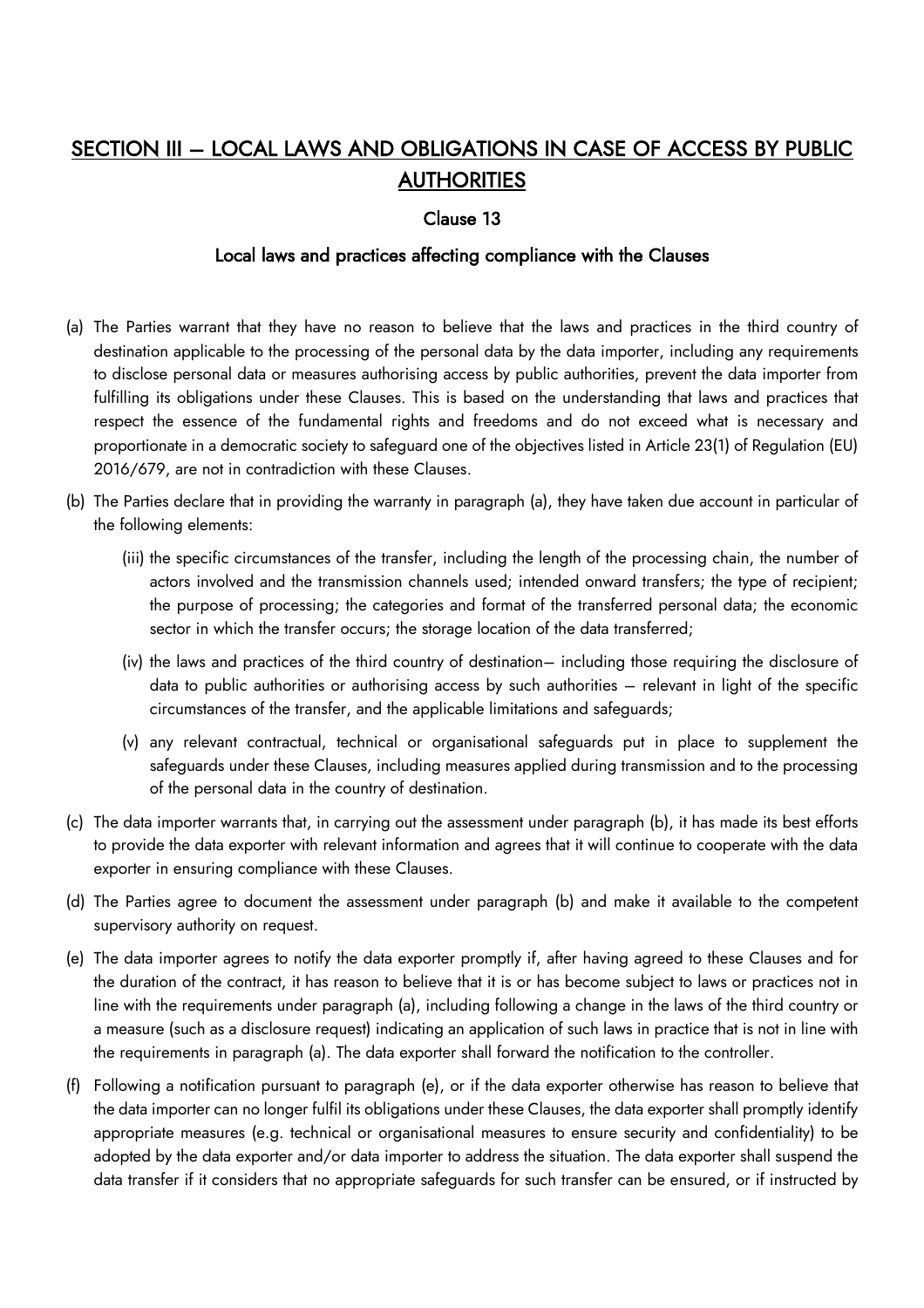the controller or the competent supervisory authority to do so. In this case, the data exporter shall be entitled to terminate the contract, insofar as it concerns the processing of personal data under these Clauses. If the contract involves more than two Parties, the data exporter may exercise this right to termination only with respect to the relevant Party, unless the Parties have agreed otherwise. Where the contract is terminated pursuant to this Clause, Clause 15(d) and (e) shall apply.

#### Clause 14

#### Obligations of the data importer in case of access by public authorities

#### 14.1 Notification

- (a) The data importer agrees to notify the data exporter and, where possible, the data subject promptly (if necessary with the help of the data exporter) if it:
	- (vi) receives a legally binding request from a public authority, including judicial authorities, under the laws of the country of destination for the disclosure of personal data transferred pursuant to these Clauses; such notification shall include information about the personal data requested, the requesting authority, the legal basis for the request and the response provided; or
	- (vii)becomes aware of any direct access by public authorities to personal data transferred pursuant to these Clauses in accordance with the laws of the country of destination; such notification shall include all information available to the importer.

The data exporter shall forward the notification to the controller.

- (b) If the data importer is prohibited from notifying the data exporter and/or the data subject under the laws of the country of destination, the data importer agrees to use its best efforts to obtain a waiver of the prohibition, with a view to communicating as much information as possible, as soon as possible. The data importer agrees to document its best efforts in order to be able to demonstrate them on request of the data exporter.
- (c) Where permissible under the laws of the country of destination, the data importer agrees to provide the data exporter, at regular intervals for the duration of the contract, with as much relevant information as possible on the requests received (in particular, number of requests, type of data requested, requesting authority/ies, whether requests have been challenged and the outcome of such challenges, etc.). The data exporter shall forward the notification to the controller.
- (d) The data importer agrees to preserve the information pursuant to paragraphs (a) to (c) for the duration of the contract and make it available to the competent supervisory authority on request.
- (e) Paragraphs (a) to (c) are without prejudice to the obligation of the data importer pursuant to Clause 13(e) and Clause 15 to inform the data exporter promptly where it is unable to comply with these Clauses.

#### 14.2 Review of legality and data minimisation

(a) The data importer agrees to review the legality of the request for disclosure, in particular whether it remains within the powers granted to the requesting public authority, and to challenge the request if, after careful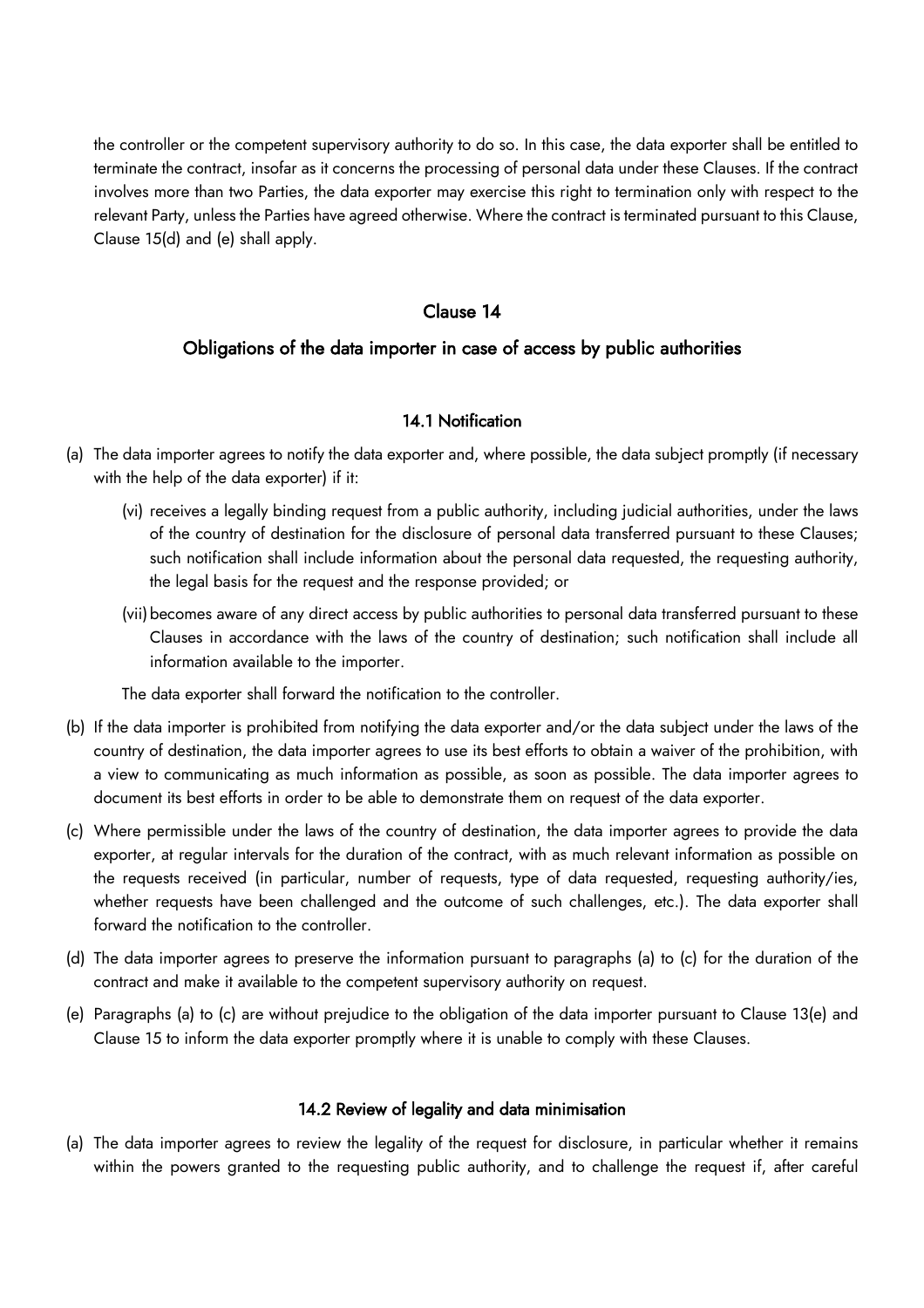assessment, it concludes that there are reasonable grounds to consider that the request is unlawful under the laws of the country of destination, applicable obligations under international law and principles of international comity. The data importer shall, under the same conditions, pursue possibilities of appeal. When challenging a request, the data importer shall seek interim measures with a view to suspending the effects of the request until the competent judicial authority has decided on its merits. It shall not disclose the personal data requested until required to do so under the applicable procedural rules. These requirements are without prejudice to the obligations of the data importer under Clause 13(e).

- (b) The data importer agrees to document its legal assessment and any challenge to the request for disclosure and, to the extent permissible under the laws of the country of destination, make the documentation available to the data exporter. It shall also make it available to the competent supervisory authority on request. The data exporter shall make the assessment available to the controller.
- (c) The data importer agrees to provide the minimum amount of information permissible when responding to a request for disclosure, based on a reasonable interpretation of the request.

## SECTION IV – FINAL PROVISIONS

#### Clause 15

#### Non-compliance with the Clauses and termination

- (a) The data importer shall promptly inform the data exporter if it is unable to comply with these Clauses, for whatever reason.
- (b) In the event that the data importer is in breach of these Clauses or unable to comply with these Clauses, the data exporter shall suspend the transfer of personal data to the data importer until compliance is again ensured or the contract is terminated. This is without prejudice to Clause 13(f).
- (c) The data exporter shall be entitled to terminate the contract, insofar as it concerns the processing of personal data under these Clauses, where:
	- (viii) the data exporter has suspended the transfer of personal data to the data importer pursuant to paragraph (b) and compliance with these Clauses is not restored within a reasonable time and in any event within one month of suspension;
	- (ix) the data importer is in substantial or persistent breach of these Clauses; or
	- (x) the data importer fails to comply with a binding decision of a competent court or supervisory authority regarding its obligations under these Clauses.

In these cases, it shall inform the competent supervisory authority and the controller of such non-compliance. Where the contract involves more than two Parties, the data exporter may exercise this right to termination only with respect to the relevant Party, unless the Parties have agreed otherwise.

(d) Personal data that has been transferred prior to the termination of the contract pursuant to paragraph (c) shall at the choice of the data exporter immediately be returned to the data exporter or deleted in its entirety. The same shall apply to any copies of the data. The data importer shall certify the deletion of the data to the data exporter.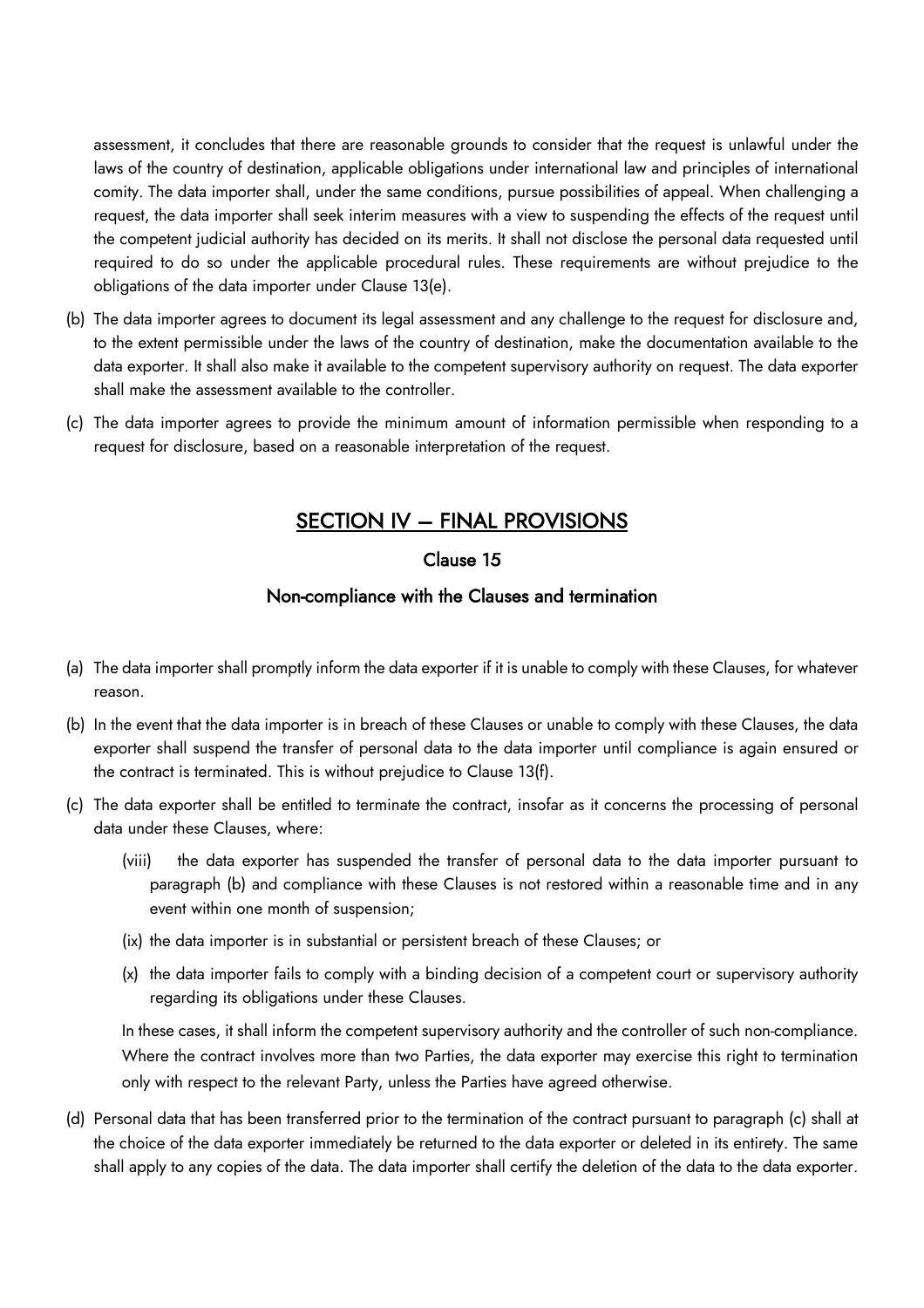Until the data is deleted or returned, the data importer shall continue to ensure compliance with these Clauses. In case of local laws applicable to the data importer that prohibit the return or deletion of the transferred personal data, the data importer warrants that it will continue to ensure compliance with these Clauses and will only process the data to the extent and for as long as required under that local law.

(e) Either Party may revoke its agreement to be bound by these Clauses where (i) the European Commission adopts a decision pursuant to Article 45(3) of Regulation (EU) 2016/679 that covers the transfer of personal data to which these Clauses apply; or (ii) Regulation (EU) 2016/679 becomes part of the legal framework of the country to which the personal data is transferred. This is without prejudice to other obligations applying to the processing in question under Regulation (EU) 2016/679.

#### Clause 16

#### Governing law

These Clauses shall be governed by the law of the EU Member State in which the data exporter is established. Where such law does not allow for third-party beneficiary rights, they shall be governed by the law of another EU Member State that does allow for third-party beneficiary rights. The Parties agree that this shall be the law of \_\_\_\_\_\_\_ (specify Member State).

#### Clause 17

#### Choice of forum and jurisdiction

- (a) Any dispute arising from these Clauses shall be resolved by the courts of an EU Member State.
- (b) The Parties agree that those shall be the courts of **way of specify Member State)**.
- (c) A data subject may also bring legal proceedings against the data exporter and/or data importer before the courts of the Member State in which he/she has his/her habitual residence.
- (d) The Parties agree to submit themselves to the jurisdiction of such courts.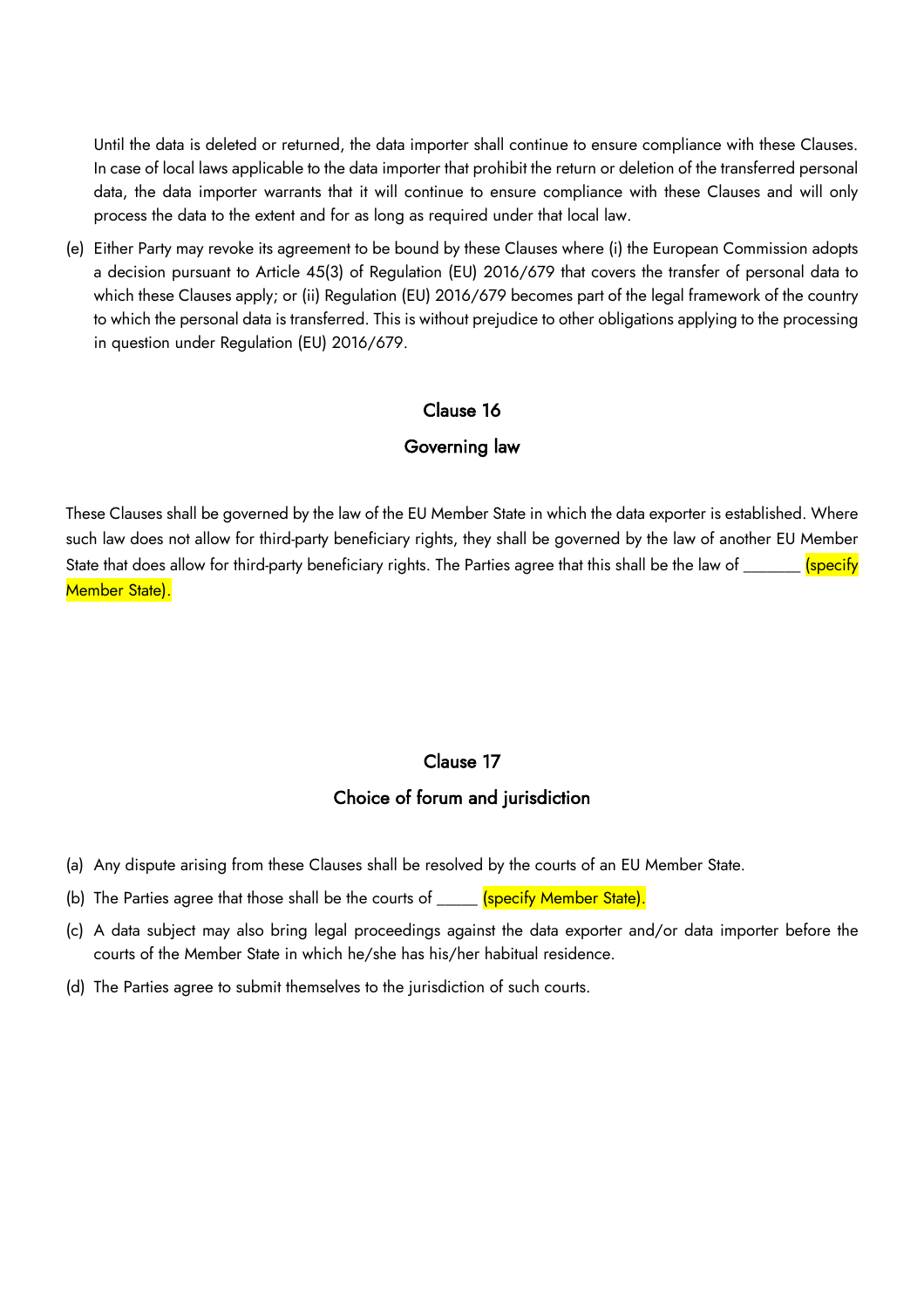

# 1. List of Parties

Data exporter(s): [Identity and contact details of the data exporter(s) and, where applicable, of its/their data protection officer and/or representative in the European Union]

| 1. Name: Please specify the mci group entity                                                |
|---------------------------------------------------------------------------------------------|
| Address: <mark></mark>                                                                      |
| Contact person's name, position and contact details: Anne Lesca, DPO, privacy@mci-group.com |
| Activities relevant to the data transferred under these Clauses: <mark></mark>              |
| Signature and date: <mark></mark>                                                           |
| Role (data processor/sub-processor): <mark></mark>                                          |

2  $\sim$  ...  $\sim$  ...  $\sim$  ...  $\sim$  ...  $\sim$  ...

…

Data importer(s): *[Identity and contact details of the data importer(s)*, *including any contact* person with responsibility for data protection]

1. Name: ... Address: ... Contact person's name, position and contact details:  $\ldots$ Activities relevant to the data transferred under these Clauses: ... Signature and date: ... Role (data processor/sub-processor): <mark>...</mark>

2.

...